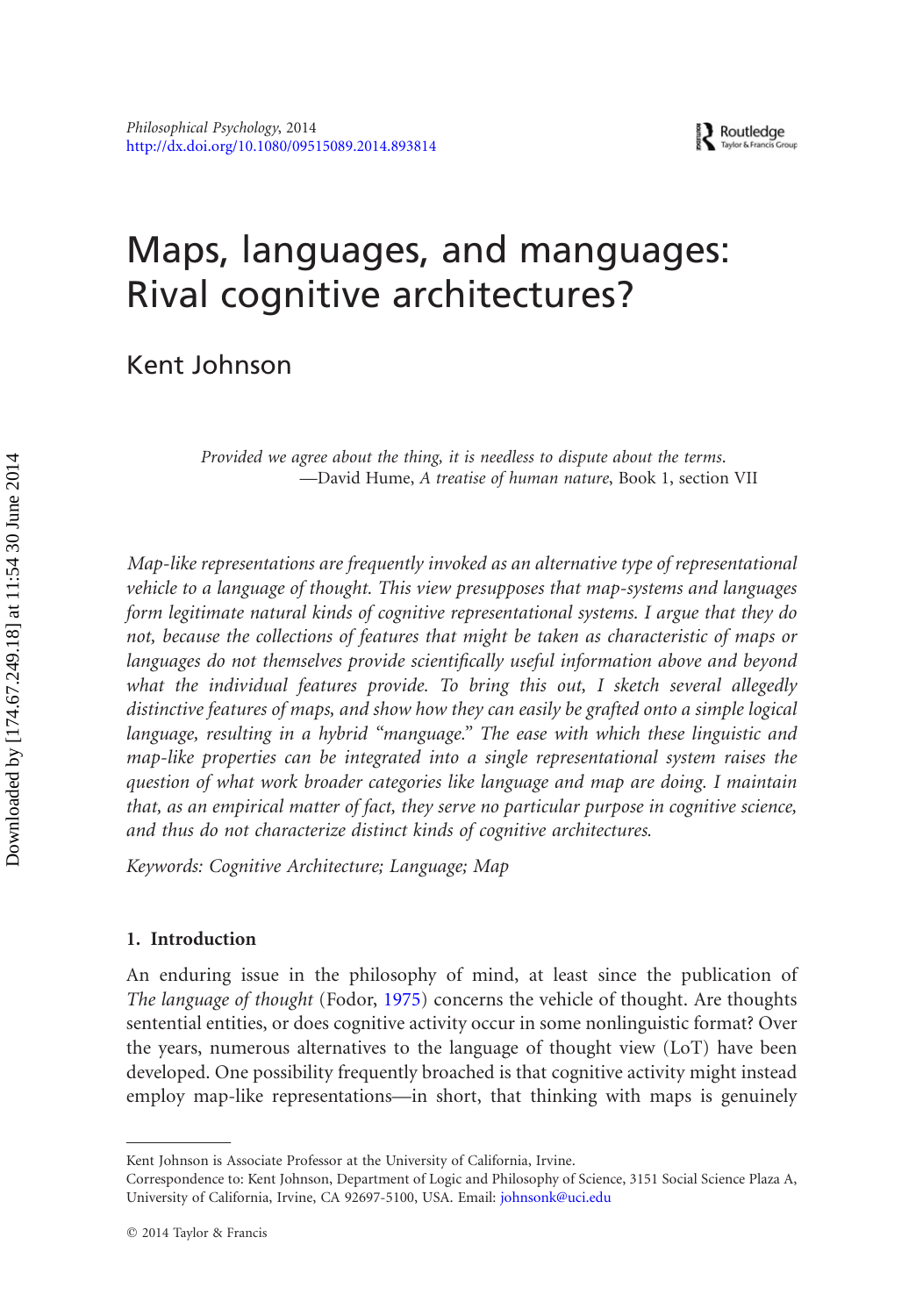different from thinking in a language (e.g., Anderson, [1978](#page-19-1); Armstrong, [1973](#page-19-2); Bogen & Woodward, [1992](#page-19-3), pp. 598–599; Braddon-Mitchell & Jackson, [1996](#page-19-4), pp. 168–175; Cummins, [1996;](#page-19-5) Devitt, [2006,](#page-19-6) pp. 11, 146, & 268; Goodman, [1968](#page-20-0); Nersessian, [2004](#page-20-1), pp. 141 –142; Rescorla, [2009](#page-20-2), p. 176; Sober, [1976;](#page-20-3) Thagard, [2012](#page-20-4), chapter 9; Westerhoff, [2005,](#page-21-0) p. 603).

My own view contrasts starkly with this dominant trend, primarily by rejecting a fundamental presupposition of the discussion. Distinguishing maps and languages is useful in a "loose and popular sense." However, such talk has no analogue in a "strict and philosophical" context. Instead, I believe that in terms of mental architecture, such general categories as "language" and "map" play no significant explanatory role. (My focus here is on thought; I make no such claims for other areas of cognitive science, such as linguistics.) The various language-like and map-like properties that do serve some purpose themselves form a rather diverse lot. A great many of these properties can be consistently combined to form various sorts of representational systems, some of which are better than others for various distinct purposes. Some of these representational systems might feel more language-like to you, others might feel more map-based to you, still others might seem to be a bit of both, and so on. But once we've specified the particular properties of these representational systems, we've characterized matters fully, and there isn't any theoretical work left to be done by declaring some cluster of potential representational systems to be linguistic, and others to be map-like, or by insisting that these latter categories not overlap. To the extent that we have characterized the details of a given representational system, we have already characterized whatever features might determine its membership in an as-yet-to-be-specified more general category, such as language. So unless it is shown that something turns on whether not a given representational system falls into such a broader category, above and beyond the properties we've already explicitly laid out, it would seem that the more exact description of the particular system is all we need, and the issue of category membership—i.e., whether the thinking is occurring is maps or in language—adds nothing further.

This attitude is not new. Like 'language', the term 'innate' is used in a wide variety of ways. In response, a prominent biologist offered the advice: "say what you mean (even if it uses a bit more space) rather than unintentionally confuse your readers by employing a word such as innate that carries so many different connotations" (Bateson, [1991](#page-19-7), p. 22; quoted in Griffiths, [2009\)](#page-20-5). In many ways, this reflects the present problem: it's not that there's no way to define 'languages', 'maps', etc.; the problem, rather, is that there's far too many reasonable ways to do so, none of them are particularly privileged, and they yield radically different answers to the question whether a map-based cognitive architecture differs from a linguistic one.

That's the view on offer. My case for it is as follows. Section 2 provides some background; section 3 presents several features of maps that purportedly distinguish them from linguistic expressions. Sections  $4-7$  shows how to build these features into a representational system of first-order logic, with the resulting system, a "manguage," being both language-like and map-like. Importantly, there's nothing special or empirically implausible about how it was put together. There are any number of ways one can cobble together various representational properties, be they language-like,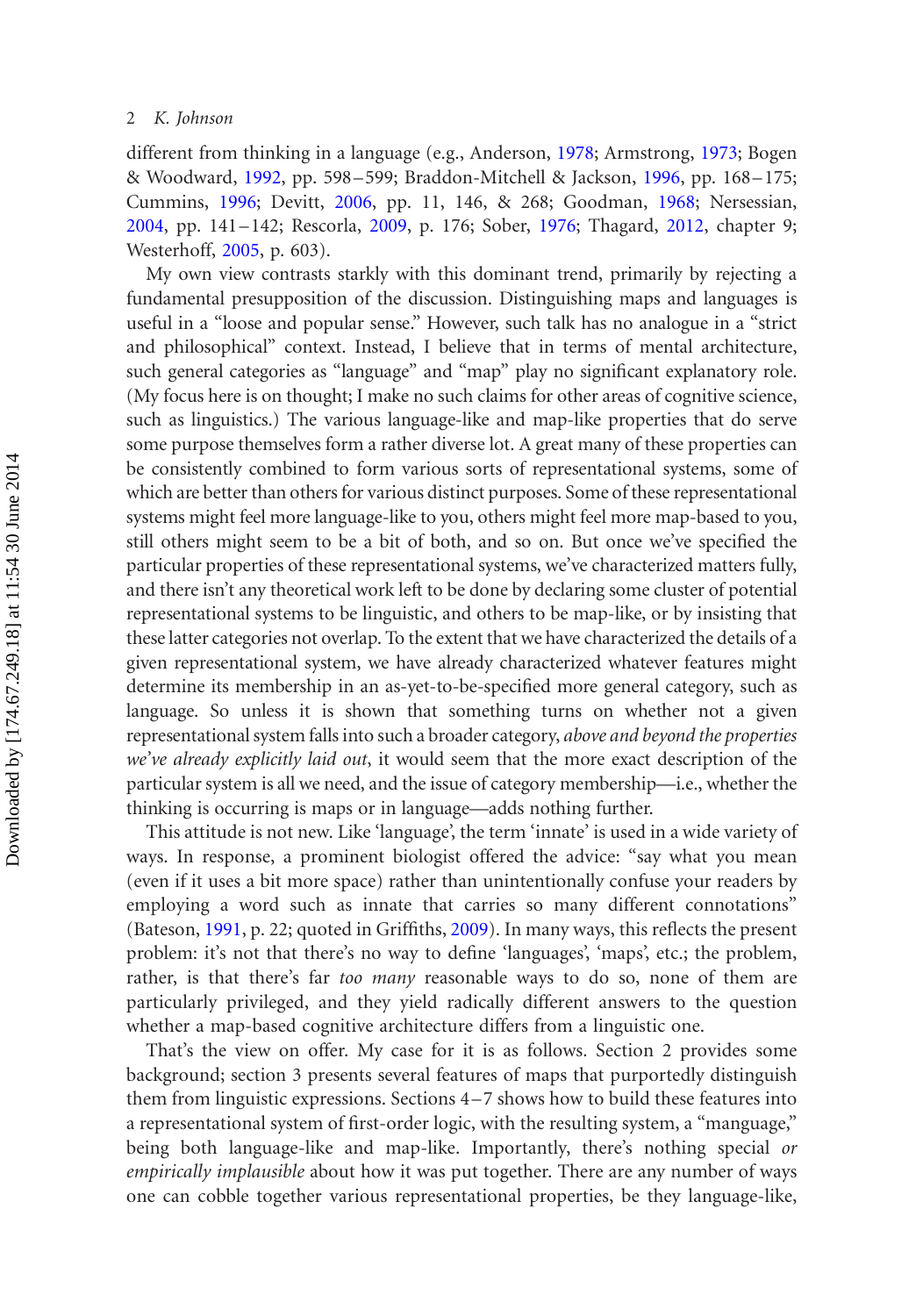map-like, or otherwise. These possibilities are of considerable interest, but they also display how little of importance is left to the determination of the broader categories of "linguistic" or "map-like" representations. Section 8 discusses this and related points. Section 9 concludes the paper.

## 2. Background: Carving Out a Relevant Issue

This section sketches some general details and background assumptions of the present project. Much of this will be familiar, so my remarks will be brief; more details can be found in the references.

Generally speaking, I follow the dominant trend of adopting a (psycho-)functional perspective regarding the mind and the sense in which thinking might occur in maps, sentences, etc. (Kosslyn, [1994](#page-20-6) is a notable exception here). Thus, my interest is in the computational character of the representations, rather than with the physical or algorithmic details of their realization; e.g., Anderson [\(1978](#page-19-1)), Chomsky ([1965,](#page-19-8) [2000](#page-19-9), [2002](#page-19-10)), Chomsky and McGilvray [\(2012](#page-19-11)), Fodor ([1975,](#page-19-0) [1987,](#page-19-12) [1998,](#page-19-13) [2008\)](#page-19-14), Marr [\(1982](#page-20-7)).

Importantly, this familiar view distinguishes a couple of psychologically relevant notions of "processing." One notion of processing corresponds to Marr's [\(1982](#page-20-7), chapter 1) "algorithmic level" of description. This level is concerned with the (idealized) characterization of how various patterns of activation occur in the realization of some bit of cognitive activity. (These patterns are themselves approximately physically realized by the transfer of charged sodium ions, etc. in the brain.) This type of processing involves the workings of sub-representational units, and are not relevant here. However, a more abstract level of "cognitive processing" is important. A computational characterization of a creature's psychological makeup describes how various combinations of inputs from perception, other representations, etc. result (by whatever means) in outputs of other representations, etc. That is, it describes how cognitive units are transformed during mental activity, such as reasoning, planning, evaluating, etc. Cognitive processing is a key component of the input/output structure of this type of functional-cum-computational description.<sup>1</sup> I take this view of cognitive processing to be relatively uncontroversial. For example, Anderson writes in his classic paper that

A representation without any process assumptions is not a theory. By making different process assumptions, it is possible to have quite different theories with the same propositional representation. We cannot test representations but only representation-process pairs. It is not an argument against a representation-process theory that there happens to be a different theory with the same representations but different processes that makes the opposite prediction. ([1978,](#page-20-8) p. 257; see also pp. 250 & 263)

Virtually everyone agrees, at least in principle, that cognitive processing assumptions are crucial to computational-level characterizations of psychological phenomena; e.g.,. Fodor and Pylyshyn [\(1988](#page-19-15)). However, the importance of this point should not be underestimated. For example, Waskan [\(2003](#page-21-1), [2006](#page-21-2)) shows how some computerized scale models of simple scenarios behave like mental representations of the scenes. But of course, the models don't do this by themselves (nor do they solve the frame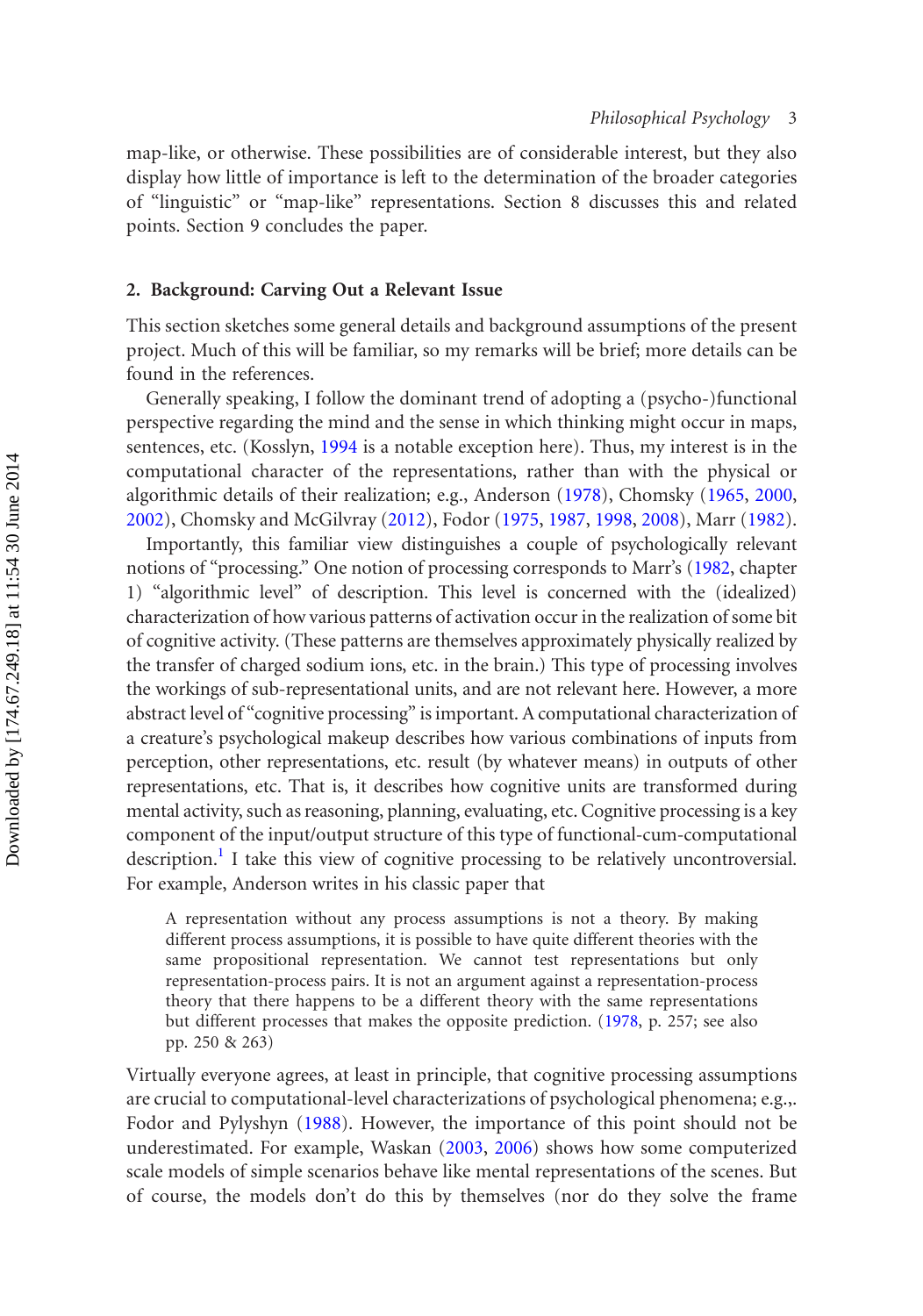problem, as Waskan suggests). Rather, they are interpretable, and exhibit any behavior at all, only when embedded in their strong processing programs. That is, the behavior in question is the result of the models, along with the strong knowledge of basic physics encoded in their host "off the shelf" commercial software (Waskan, [2003,](#page-21-1) p. 270; [2006](#page-21-2), p. 183). Thus, it is only in the context of the processing software (which, for economic reasons, incorporates the types of physical knowledge its users are likely to exploit) that one can claim that "these representations implicitly contain all the information needed to predict the consequences of countless alterations to their represented systems" (Waskan, [2006,](#page-21-2) p. 193). Section 7 below offers further discussion of this important assumption.<sup>[2](#page-17-1)</sup>

The LoT hypothesis maintains that, at an appropriate level of description, cognitive activity occurs by constructing and manipulating sets of sentences. The authors mentioned above in section 1 hold that thinking with maps is something else altogether. Whether they are right is unclear, since there's no consensus about what constitutes a "sentence" or a "language," not even in logic. For example, in automata theory, a language is simply any (non-empty) subset of the set of all (non-empty) finite strings of elements from some given finite set (e.g., Ebbinghaus & Flum, [1999](#page-19-16), chapter 6). In model theory, the sets of primitive expressions and the lengths of formulas are often allowed to be infinite; e.g., Hodges [\(1993,](#page-20-9) chapters  $1-2$ ). (Notice, incidentally, that the automata theory definition does not require that a language enjoy any such properties as compositionality or systematicity, but does requires that sentences be finite; the model theory definition does just the opposite. Thus, even these sacred properties of languages are not always preserved.)

These are just two examples; many more could be supplied. For example, Berwick and Chomsky write that the term 'language'

has engendered much confusion. Sometimes it is used to refer to human language; sometimes it is used to refer to any symbolic system or mode of communication or representation, as when one speaks of the language of the bees, or programming languages, or the language of the stars, and so on. (2011, p. 19)

For similar sentiments, see Cela-Conde and Marty ([1998,](#page-19-17) p. 24), Chomsky and Stemmer ([1999,](#page-19-18) p. 397), and Collins [\(2007](#page-19-19), p. 651). (This inspecificity of 'language' is a major reason why Chomsky and others have adverted to very particular and specialized notions of 'language'—more precisely i-language; see Chomsky, [1986](#page-19-20), [2000](#page-19-9)—when discussing generative linguistics and its subject matter.)

Regardless of what is to count as a language, the general project of specifying the broad structural or "architectural" features of a representational system centrally involves identifying, at some useful level of description, the general means by which some interesting range of cognitive activity occurs. What properties such a system has, and what desiderata it should satisfy, have been subjects of enormous controversy; see Churchland ([2012\)](#page-19-21), Elman et al. [\(1997](#page-19-22)), Fodor ([1975,](#page-19-0) [2008](#page-19-14)), Fodor and Pylyshyn [\(1988](#page-19-15)), Jackendoff ([2002](#page-20-10)), and van Gelder ([1995\)](#page-21-3). A corollary of this controversy is that any such vehicle of thought is not open to direct introspection; gut feelings are not relevant here (for example, Sober writes, "I suggest that it is possible that the form of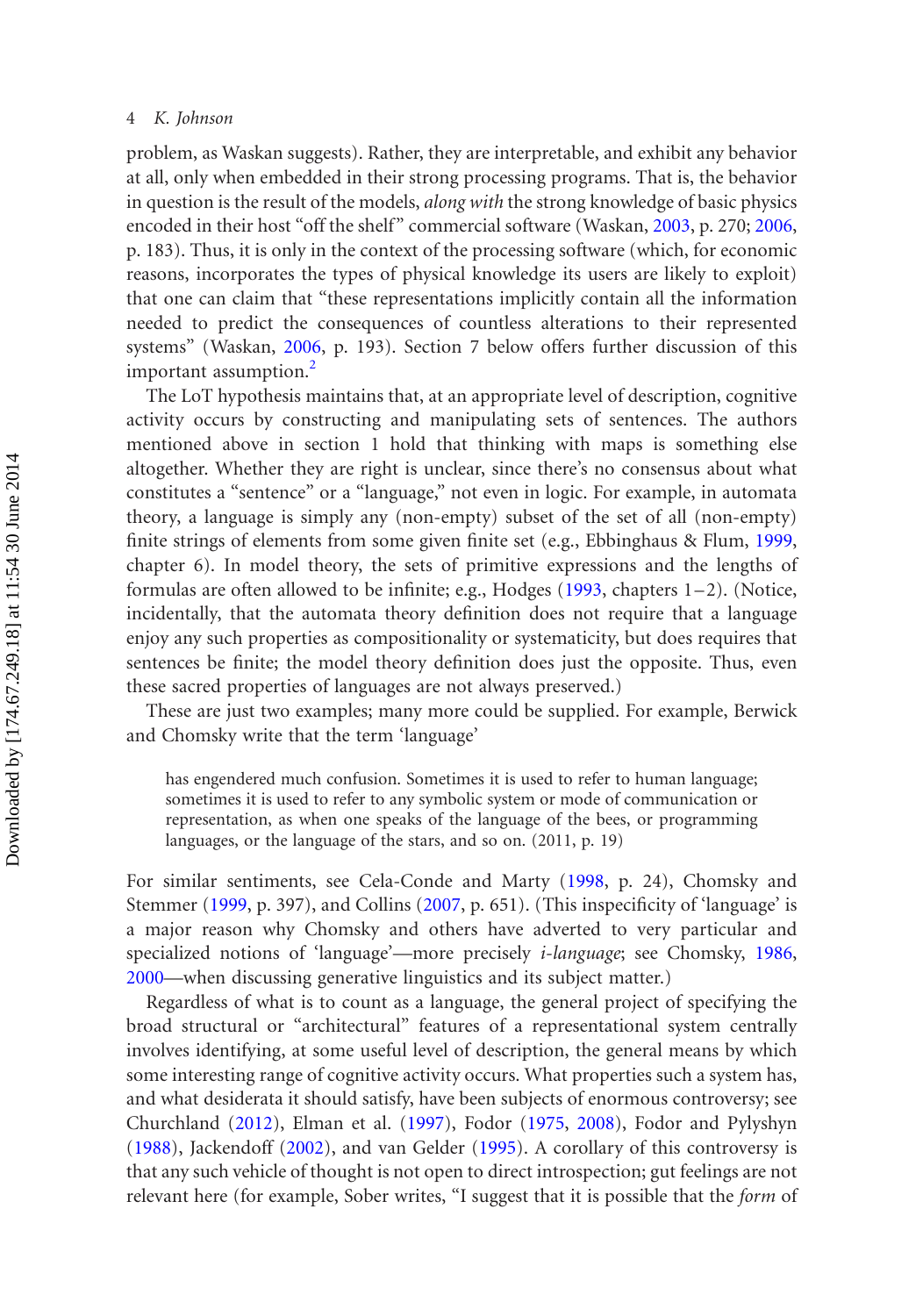representations used in cognition is opaque to introspection, even though the contents of particular cognitions may be somewhat transparent," 1976, p. 111). Similarly, the phenomenological sensation of visualizing some region of space "in the mind's eye" does not necessarily reflect whatever mechanisms ultimately underlie the cognitive activity in question; that remains a challenging empirical matter. As Pylyshyn puts it, "we are not entitled to take the tempting road of assuming that the content of our experience reflects in any direct way the nature of our cognitive information processing activity" [\(2002](#page-20-11), p. 180; see also Gattis, [2001](#page-20-12); Kosslyn, [1980;](#page-20-13) Thomas, [2011](#page-20-14); Tye, [2000](#page-20-15)).

Lacking an antecedently given and commonly accepted notion of a language (and similarly for maps), the broader task of assessing whether thinking in maps differs from thinking in language is a much more abstract affair. The import and interest of this task relies on the import and interest of what counts as a linguistic entity, and what counts as a map. Unfortunately, some plausible distinctions simply dissolve the issue before it begins. For example, assuming the phonological properties of natural languages are part of their structure, few would oppose the claim that thinking in map-systems is distinct from thinking in English. Indeed, some of the strongest proponents of the view that thought *must* occur in a language also hold that thought *cannot* occur in a natural language (e.g., Fodor, [2001,](#page-19-23) [2008,](#page-19-14) chapter 3; Pylyshyn, [2003;](#page-20-16) although see Berwick & Chomsky, [2011](#page-19-24) and Chomsky & Stemmer, [1999](#page-19-18) for some additional interesting speculations about natural language and thought). In this sense, it's trivially *true* that thinking with maps is distinct from thinking with "language." In the other direction, we might take a cue from van Gelder [\(1990,](#page-20-17) p. 360) and hold that a representation counts as a sentence if its constituents are tokened whenever it is tokened (see also Carruthers, [2006,](#page-19-25) section 1.6.2, and Fodor & Pylyshyn, [1988](#page-19-15); van Gelder's "concatenative compositionality" is more sophisticated than this in ways that will not matter here).<sup>3</sup> Virtually everyone who holds that thinking with maps is distinct from thinking with language agrees that maps have constituents that are tokened whenever they are tokened. So with these characterizations, it's now trivially *false* that thinking with maps is distinct from thinking with "language." In short, to get a worthwhile discussion of the issue off the ground, we need appropriate notions of maps, languages, and the like. The question is whether cognitive science provides them.

## 3. Some Noteworthy Features of Maps

This section describes four features of maps that have been used to distinguish them from linguistic objects. These will suffice to structure the ensuing discussion; later sections consider some other ways they have been distinguished. Importantly, neither these four nor any of the others discussed below are intended to constitute a conceptual analysis of maps. Perhaps someone can find a feature that decisively separates systems of maps from languages in a way that matters. But I don't know of any such feature or the case to be made for it. So at the very least, this section puts the burden of explanation on those who hold that there must be some important difference.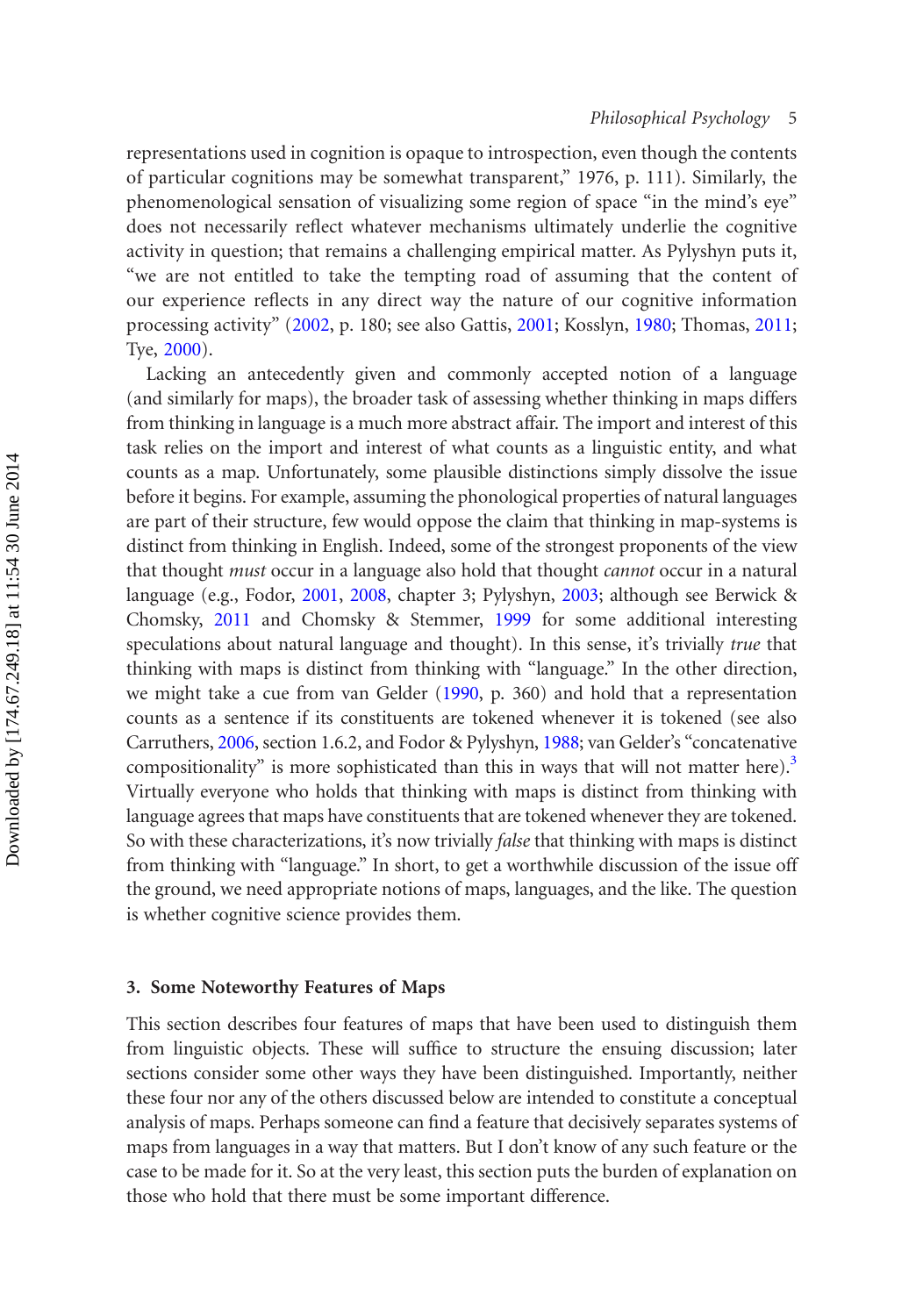Sober ([1976\)](#page-20-3) suggests that pictorial or map-like systems differ from linguistic ones because only the former are continuous, in the sense of being able to supply a continuum of representations of length, color, area, etc. Indeed, he considers this to be the key distinguishing feature that renders pictorial representations as non-linguistic entities (1976, pp. 138–1[4](#page-18-1)6).<sup>4</sup>

Camp [\(2007](#page-19-26)) similarly distinguishes maps from language by holding that only maps combine elements—e.g., symbols for schools, roads, lakes, etc.—according to a principle of "spatial isomorphism." The basic idea is this. Your typical map is a two-dimensional object containing various symbols at various distances from one another, and these distances in the map necessarily represent distances in the world. The fact that the symbol for the hospital is nowhere near the symbol for the school on the map indicates that the hospital itself is not next to the school in real life. Similarly, the fact that the road goes from points A to B and then to C indicates that it doesn't go from A to C and then to B.

The use of distance and proximity in maps to represent distance and proximity in real life contrasts with the use of distance and proximity in language, according to Camp. Unlike maps, linguistic systems

abandon any sort of direct physical isomorphism between vehicle and content ... . The syntactic principles combining those constituents ... clearly abandon any appeal to physical isomorphism. Instead, some sort of functional relation among syntactic constituents maps onto some sort of logical or metaphysical relation among the semantic values of those constituents; for instance, in the sentence Socrates is wise the syntactic relation of functional application mirrors a metaphysical relation of instantiation. And in turn, both these syntactic relations and their logico-metaphysical counterparts can be embedded into indefinitely many further relations, to produce vehicles and correlative contents that are not merely indefinitely complex, but indefinitely hierarchically structured. (Camp, [2007](#page-19-26), pp. 156–157)

Finally, maps are often held to be "holistic" representations, capturing all of the relative spatial locations of all of the entities represented. For instance, Braddon-Mitchell and Jackson write that "each part of a map contributes to the representational content of the whole map, in the sense that had that part of the map been different, the representational content of the whole would have been different" (1996, p. 171; see also Camp, [2007](#page-19-26), pp. 161 & 167; actually, these issues are a little more complicated; see Rescorla, [2009,](#page-20-2) p. 195). That is, if a map changes because the church-symbol is now north of the school-symbol, this also changes the relationships the map represents the church as bearing to the river, the forest, etc.

Thus, we can identify the following four features of systems of maps:

- (1) i. Continuity: Systems of maps are capable of varying continuously.
	- ii. Spatiality: Maps have a semantically interpretable, (two-dimensional) spatial aspect that relates the represented elements.
	- iii. Interpretation: This spatial aspect is necessarily interpreted as spatial distance (in a way that, together with the previous condition, results in the spatial isomorphism mentioned above).
	- iv. Holism: The spatial aspect is "holistic," in that all distances and angles between the represented elements are presented.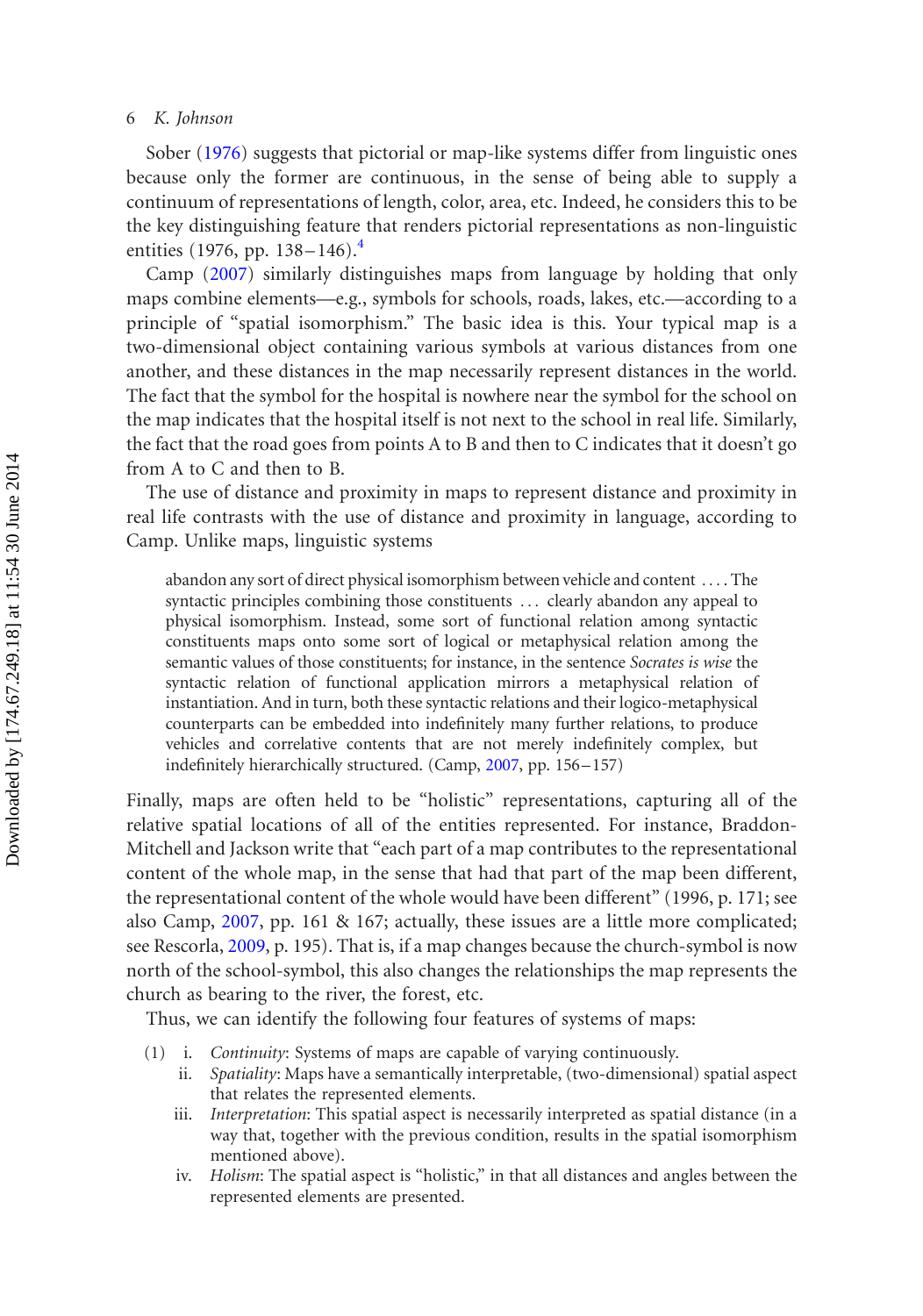The authors mentioned above (as well as numerous others; see below) argue that the properties in (1) distinguish map-like systems from linguistic ones. In the next few sections (sections  $4-7$ ), I will develop a representational system (a "manguage") made up of these four properties and a simple logical language. The results are summarized in  $(5)$ – $(8)$  in section 5. As we'll see, given what we currently know, it wouldn't be at all surprising to discover a creature that employed something like it as part of its cognitive architecture. This will show that the possibility sketched below is not too far-fetched, lurking only in some distant bit of logical space. Similarly, it further undermines the importance of a distinction between thinking with a language versus a system of maplike representations.

I (re-)emphasize that (1) is not meant to be a conceptual analysis of any sort. The point is only that these are some of the more prominent features that the literature has claimed distinguish map-thinking from language-thinking. The following sections show that they don't do a good job at this, since it's easy to combine them with language-like features to construct representational systems that, as an empirical matter of fact, are perfectly viable.

## 4. Continuity, Maps, and Languages

Imagine that we are studying the cognitive capacities of some creature—human or otherwise—and we've learned that some functional properties of the creature's thoughts correspond to (1). Our task is to further develop our theory of its representational system. If the authors cited in section 1 are correct, we should expect any such resulting system to support an empirically important rift between the two types of thought they distinguish. In particular, the resulting system should not be language-like. I take the features in (1) in turn.

Despite its common appeal, issues of continuity are a red herring. However, two matters should be distinguished. On the one hand, there is the empirical phenomenon of the creature's own representations of spatial relations, etc. On the other hand, there are the scientific community's representations of this empirical phenomenon, often via formal mathematical models. In particular, inherently discrete phenomena are often modeled with real numbers, so as to employ the powerful tools of differential equations, etc. Thus, theorists might, as a convenient but false idealization, characterize the creature's representational abilities as continuous, even though e.g., it's representations fail to discriminate distinctions beyond certain thresholds, thus constituting a discrete system of representations.<sup>[5](#page-18-2)</sup> There are some subtle issues here, but at present the relevant issue is not whether researchers use continuous mathematical structures to characterize the empirical phenomena under study. Rather, the issue is whether the empirical phenomenon itself—i.e., the creatures' representational system—varies continuously in the relevant ways. Moreover, this matter concerns whether the creature's representations make relevant discriminations, not the further issue of whether the creature subsequently reacts in some detectable discriminatory fashion.<sup>[6](#page-18-3)</sup> In what follows, I will assume that the creature's representations do vary continuously, perhaps because some significant component,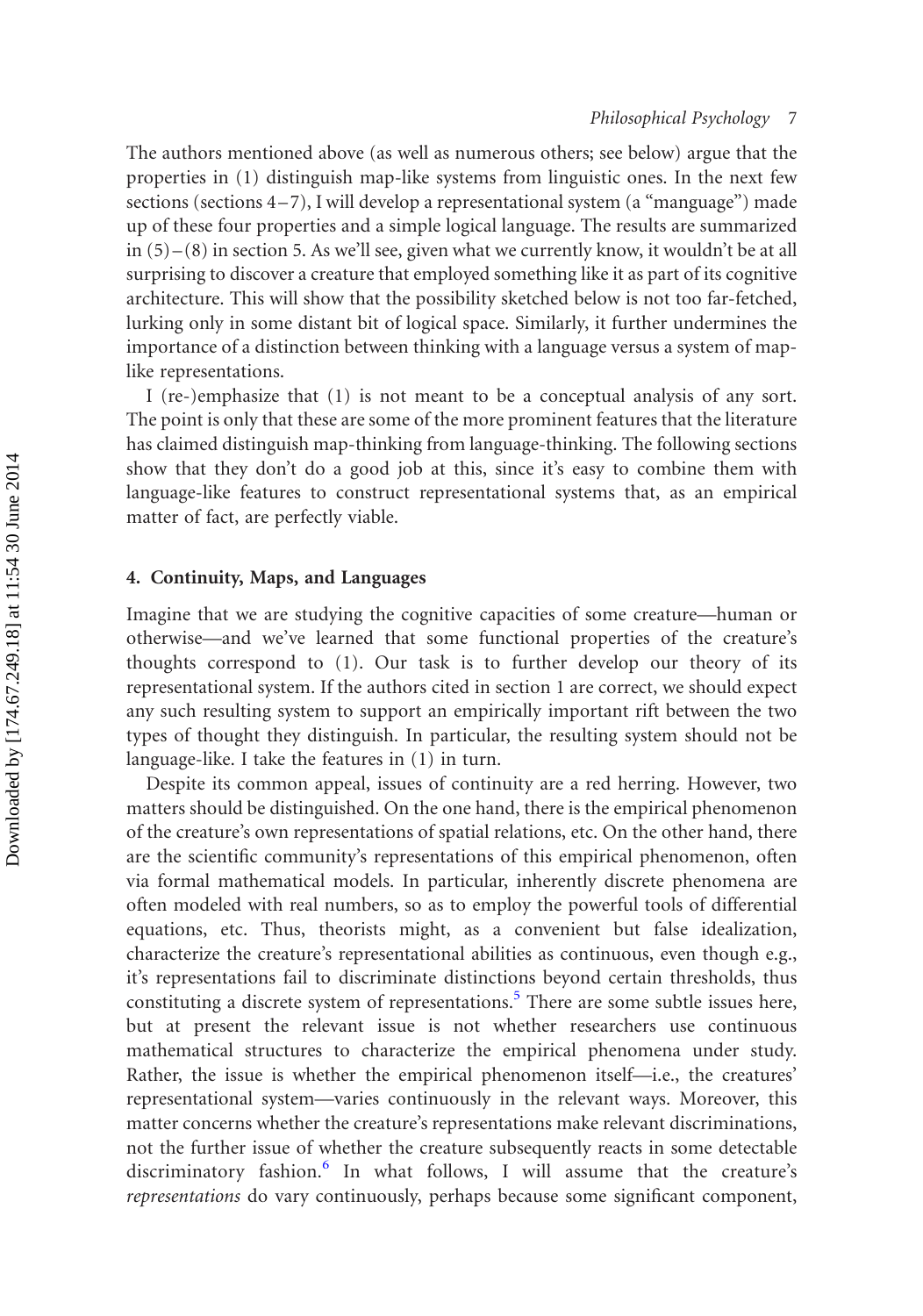like the wavelength or total energy of (some part of) the internal representation, varies continuously.

Even if the creature's mental representations vary continuously, they may still take the form of sentences in a logical language. As a first pass (generalized below) we might, e.g., consider the creature as having the capacity to realize, perhaps by constructing on the fly, any of the continuum-many two-place relation-symbols  $R<sub>a</sub>xy$ , which have the interpretation  $x$  is a far away from  $y$ , for the distance magnitude a (presumably non-numerically represented by the creature). That is, although the creature only realizes finitely many cognitive events, its cognitive capacity (or "competence" in the technical Chomskyan sense) involves the means for assembling any of these relations "online," as partly a result of, and/or as part of, the process of perceiving and engaging in spatial cognition. Or, what may amount to the same thing, we can think of the creature as having a cognitive spatial predicate with a demonstrative-like parameter that indicates that x and y are this far apart (see Peacocke, [1986](#page-20-18) for some similar sentiments). In either case, the creature sees x as yea far away from y, which is part of the cause of it forming the perceptual representation  $R_{\text{vea}}$ xy.

In short, there's no reason to suppose map-like capacities can vary with a level of resolution not attainable by language-like ones. (Indeed, utilizing languages with a continuum of first-order nonlogical symbols has an impressive history. They were the basis behind Robinson's ([1961\)](#page-20-19) proof of the existence of models of nonstandard analysis.)

# 5. The Spatial Aspect of Maps

Condition (1.ii) says that map elements are spatially extended. Logic standardly designates relations with sentence letters. However, there is no reason, aside from practical convenience, why a logical language might not instead use two-dimensional regions (i.e., distances) of varying length and angularity relative to some fixed direction, all of which are understood to vary in the same two dimensions. Consider, for example, some formulas of the form  $R_{ab}$ xy, interpreted as "y is a far away from x at an angle b (relative to some designated direction, such as left, due north, etc.)." Call this the *oriented distance* from x to y. We can now replace the symbol  $R_{ab}$  with a proportional spatial region. Thus, the formulation  $R_{ab}$ xy is now shorthand for the official syntax:

y (2)  $\bar{X}$ 

In (2), the particular syntactic relation symbol is determined by the oriented distance between x and y (and whatever scaling relation exists between the representation and represented scene). Notice, incidentally, that this representation does not require any coordinate system; moreover, if direction is unimportant, the designated direction is unnecessary. (Such nondirectionality could be implemented with three-place relations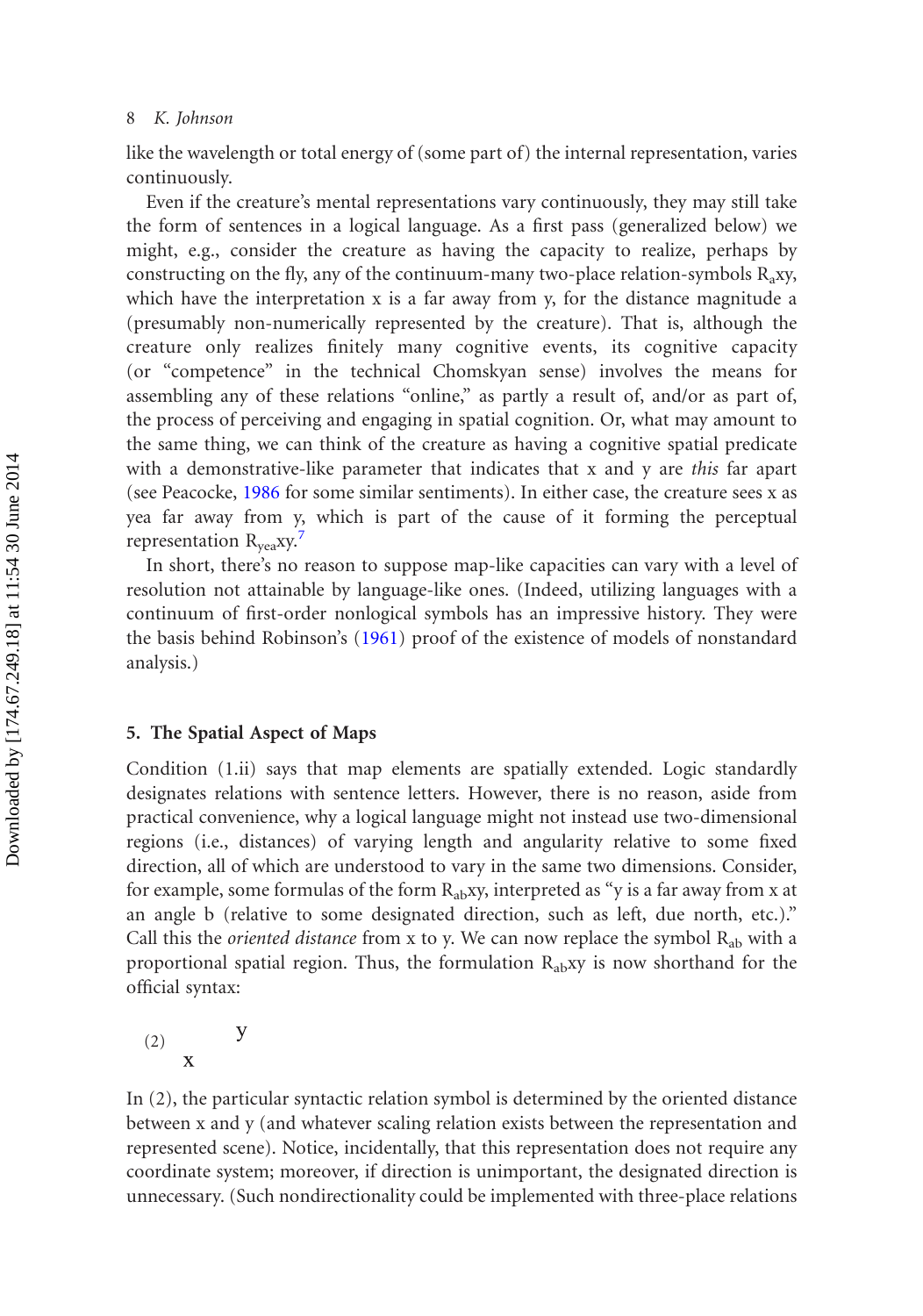Rxyz that give the angle formed by xyz, and length of the sides. The rigidity of the representation—i.e., invariance under translations, rotations, and reflections—is insured by there being a distinct formula for all three distinct elements of the map; see below.)

The other spatially extended elements of maps, such as roads, regions indicating forests, buildings, etc., are handled similarly, taking constant symbols to be themselves spatially extended. For example, the statement, which in a different notation might be written Rxy, that we will later interpret as the road passing through that part of some particular region, might be the relational formula:



This satisfies the spatiality condition of (1): the representations possess a (twodimensional) spatial aspect that relates various objects and their parts.

There's nothing inherently two-dimensional about the spatial representation just offered. The "maps" in question can just as easily be three-dimensional scale models (Waskan, [2003,](#page-21-1) [2006](#page-21-2)), or even higher-dimensional representations. Although I will continue to use standard two-dimensional maps in the discussion, everything that is said about them applies to more complex structures with an n-dimensional (not necessarily Euclidean) geometry.

At this point, one might naturally wonder what symbols should be used. Is a meeting of five roads at a roundabout one complex symbol, or is it six: one for each road, and one for the roundabout? This is a matter for empirical psychology; after all, it's well-known that object individuation is a very basic component of our mental lives; e.g., Carey [\(2009](#page-19-27)), Hatfield [\(2009](#page-20-20)), Xu [\(1997](#page-21-4)). But there is also a pleasing convergence of philosophical and psychological attitudes. From a very different perspective, Westerhoff adopts precisely this stance when he distinguishes "constituents" from "parts":

The constituents of the state of affairs are now precisely those parts which we use in conceptualizing this bit of the world; the elements which we take to correspond to the bit of language we use to identify it. But the mere parts (John's brain as opposed to John) are just any parts of that particular bit of the world we happen to be talking about, whether they take part in our conceptualization or not. In analyzing a state of affairs we therefore have to concentrate on its constituents, on the parts we actually use in thinking about this subsection of the world, rather than on any arbitrary collection of parts it happens to have. States of affairs are parts of the world which the human mind has sliced, and in investigating them we have to concentrate on the cuts the mind has made, rather than on any other fissures we may otherwise observe in the material. (2005, p. 608)

In what follows, then, I will take the individuation of the items to be spatially represented as given by the cognitive makeup of the creature under study. First, though, a word of caution: assuming that we can say what such notions as language, map, etc. amount to, there remains the further difficult (and frequently ignored) matter of saying what it would be to think "in" one such system or another. After all,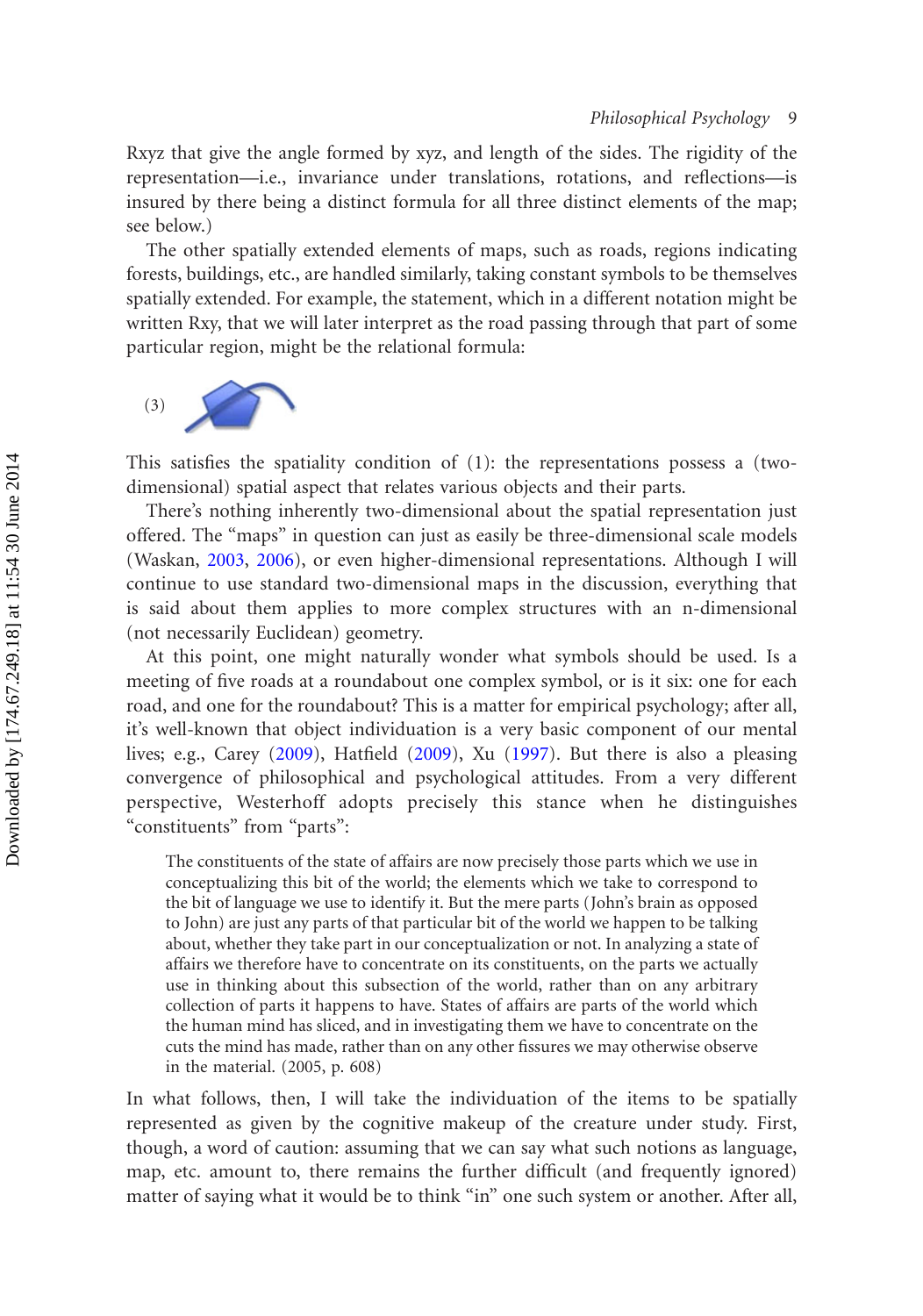as we saw above, a theorist's representation of a creature's representation may differ in important ways from the creature's representation itself. A theorist's own theoretical characterization might involve some apparatus (which might look to you like a system of pictures, or sentences, or whatever). However, it's another matter altogether to hold that this theoretical representation captures key aspects of the creature's own representations that are not captured by a (seemingly equivalent) theoretical rival form of representation.

Consider, e.g., how a theorist might represent a creature's representation of rotation. A theorist's map-like representation might take the form of a change in the relationship between the represented object(s) and some (possibly implicit) reference axes, etc. Alternatively, the theorist's representation might take the algebraic form of an orthogonal transformation on an algebraic description of the object(s) location(s). For a great many purposes, these "map-like" and "sentence-like" representations are equivalent. The claim that the creature thinks "in" one of these representational formats and not the other must be justified in terms of properties they don't share. But given that these are "computational" level characterizations of the creature's representational capacities, it becomes extremely difficult to say what renders them plausibly non-equivalent in a theoretically interesting way. Unfortunately, everyone, bar none, who holds that thinking "in" map-systems versus languages is importantly different owes just such a story. That is, it's not enough for map-systems and languages to differ; instead, these differences must have theoretical bite at the highly abstract computational level where they do their work. This obligation appears in multiple places, too. For instance, if you adopt the very common claim that only maps are "iconic," differing from sentences "in virtue of their resemblance to what they represent" (Blumson, [2012,](#page-19-28) p. 414; Waskan, [2003\)](#page-21-1), then you need to say what this resemblance amounts to at the computational level of characterization (e.g., Shepard & Metzler's [1971](#page-20-21) famous study of mental rotation). Since I don't think that our scanty present empirical understanding supports any such distinction, I owe no such story. Indeed, a central purpose of the sketch of the manguage below is illustrate just how little the presently available empirical facts say about which properties—the allegedly "map-like" or "language-like" ones, or various admixtures are plausibly part of the creature's representations (as opposed to the theoretician's). (I thank Jonathan Waskan for encouraging me to clarify this point.)

## 6. The Spatial Aspect Is Interpreted Spatially

The previous section showed how to isolate spatially extended symbols, and use them in a logical language. This section concerns their interpretation. (1.iii) says that these symbols' spatial aspects are essentially interpreted spatially. The primary task here is quite simple. However, condition (1.iii) raises some further issues for maps and languages (and manguages) which themselves merit further consideration. I start with the easy part.

Maps, it is claimed, are distinguished from other types of spatial representations, such as Venn diagrams, scatterplots, etc. in that the spatial features of the map represent spatial distance and not something else; (Camp, [2007](#page-19-26), pp. 153–154).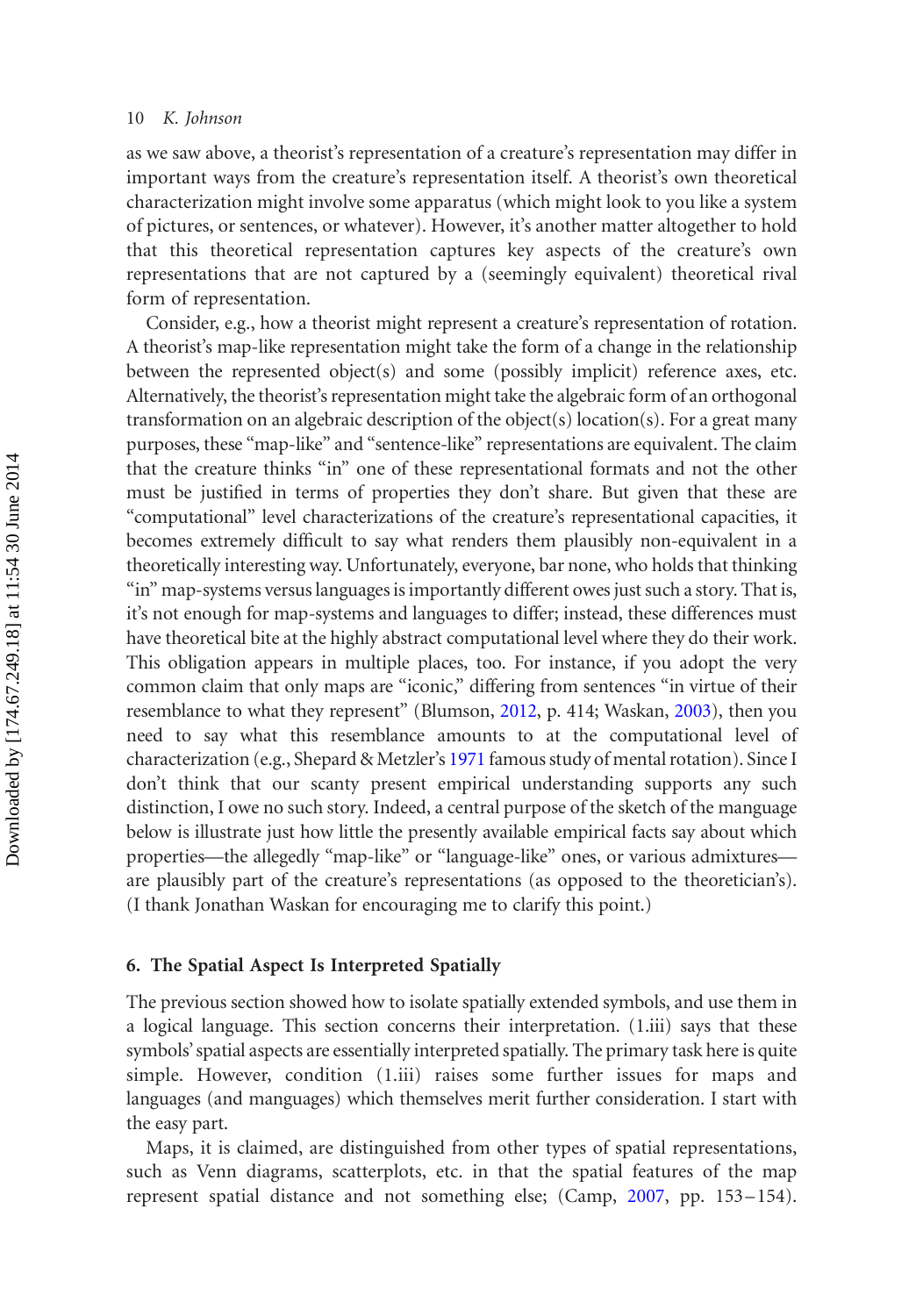A scatterplot summarizing some experimental data might contain a dot representing a particular rat, where the dot's position on the x-axis represents the amount of sucrose it was given, and the y-axis represents its performance on some task, and distances between dots are interpreted accordingly. This nonspatial interpretation disqualifies the scatterplot from being a map.

For now, we can assume that maps are in part identified by their interpretive or semantic properties, whatever precisely those may be. They are diagrams with additional semantic restrictions.<sup>[8](#page-18-5)</sup> That is, a map is a diagram with all spatial magnitudes, shapes, etc. interpreted as representing spatial magnitudes shapes, etc. of the same form. In logic, such restrictions are often given by specifying the class of admissible models of the system.

What's good for the goose is good for the gander. To whatever extent maps are distinguishable from the more general category of diagrams by restricting their admissible interpretations, any other representational system's admissible interpretations can be similarly restricted. Such a restriction is precisely as stipulative as the means by which maps are distinguished from diagrams (and the likes of (4) below, if such be the case). Moreover, since the present project is the construction of a kind of cognitive representational system, it is appropriate to design it to operate in some ways and not others.<sup>[9](#page-18-6)</sup>

In one sense, the condition (1.iii) of spatially interpreting the spatial aspect of maps is mostly a technical issue admitting of a technical solution. However, in another sense, this condition is more subtle than it might initially appear. I end this section by mentioning two issues that merit further consideration.

Condition (1.iii) and the notion of a spatial isomorphism are both highly underspecified. For example, the spatial interpretation seemingly needs to be "of the right sort," because isomorphisms of spatial structure are often all too easy to obtain. For example, (4b) is a representation in Cartesian coordinates of the polar coordinates of (4a):



Properly interpreted, the two structures in (4) are isomorphic, although the distance metric in (4b) is complicated. (For example, it is not isotropic: identical Euclidean distances between two pairs of points in (4b) will not in general be identical in (4a).) However, I assume that most map-theorists would not regard (4b) as a map of (4a), despite their spatial isomorphism. Thus, (4) raises the question of just what spatial interpretations should count as admissible for a representation to count as a "map." For example, if one rules out an isomorphism between the two on the grounds that the same distance in different regions of (4b) are interpreted differently, one might thereby be forced to similarly rule out the very possibility of a map being plotted on a logarithmic scale. Worse yet, Mercator maps, perhaps the exemplar of maps, would no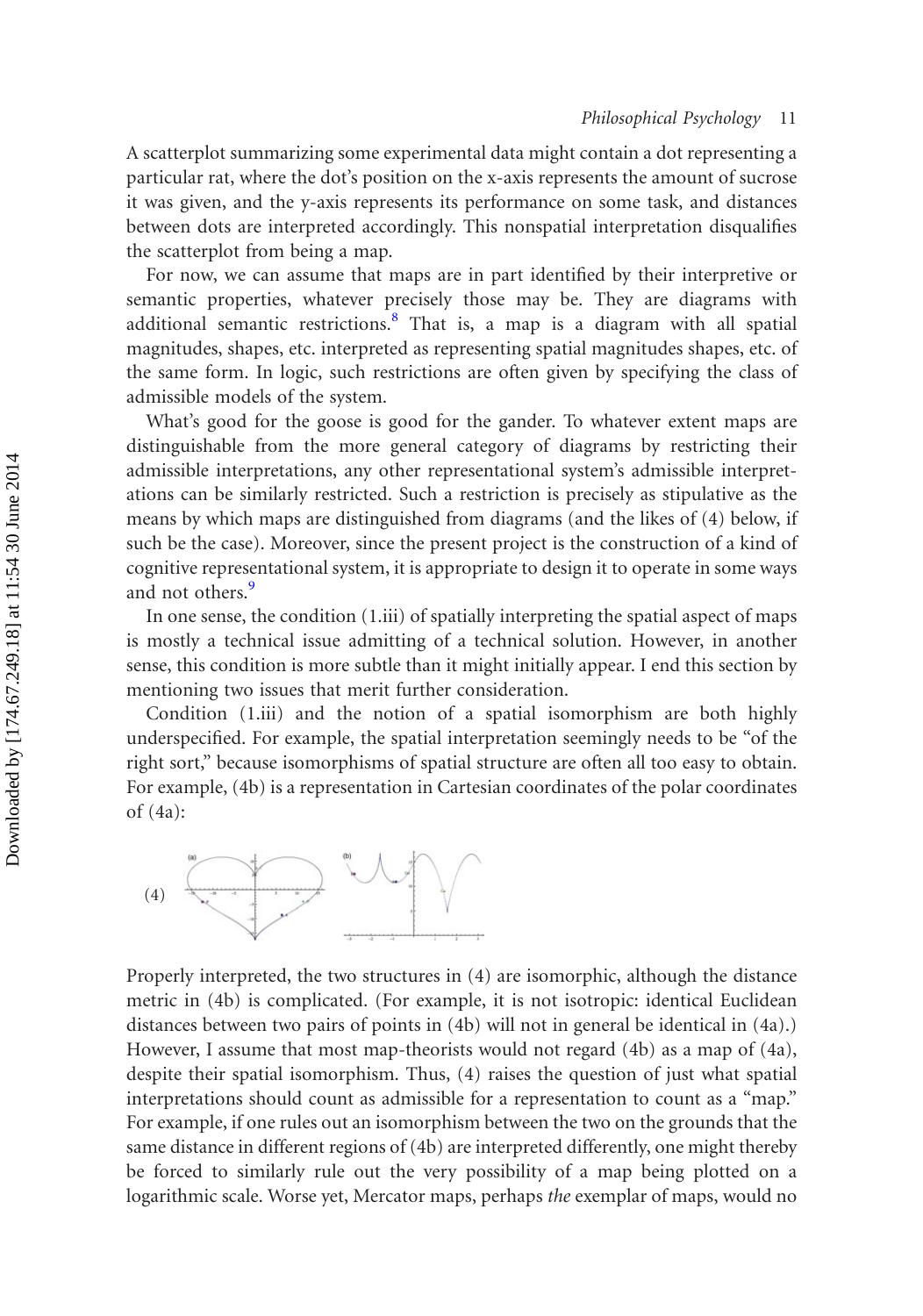longer qualify as maps! (Such a restriction would have other consequences too; e.g., for Hatfield's three-dimensional transformed visual space; see Hatfield, [2009,](#page-20-20) chapter 6; cf. Suppes [1977](#page-20-22)).

Unsurprisingly, I think the issue raised by (4) is a non-starter. If a creature employs representations like (4b), then we may want to know how and why it does so; e.g., perhaps (4b) is a particularly efficient way for it to store and/or process spatial information. But once these matters are sorted out, I see no further benefit to be had by determining or legislating whether or not the creature is thinking with maps (or with sentences, or with both, or neither). Provided we agree about the finer-grained details of the representational system, as Hume might say, it is needless to dispute about whether (4b) is a map.

The second issue stemming from (1.iii) is that it is a particularly simple way of enforcing a certain kind of interaction between semantics and syntax.<sup>[10](#page-18-7)</sup> But considerably greater complexity is possible, both theoretically and in real life. For instance, Johnson [\(2001\)](#page-20-23) develops an extension of first-order logic, where syntax and semantics interact in various complex ways. In particular, the semantic properties of various expressions are allowed to partly determine which syntactic constructions they can enter into. Specific instances of this general phenomenon also appear in natural languages like English. For example, the subtle semantic features that result in a phrase's "thematic" structure account for the grammaticality of, say, These vases break easily and the ungrammaticality of \*These zombies resemble easily (i.e., it is easy to resemble these zombies); e.g., Hale and Keyser [\(1986,](#page-20-24) [1987](#page-20-25)). Thus, the formal possibilities and empirical realities of languages belie the hopeful thought that "in linguistic systems, this distinction between syntax and semantics is clear" (Camp, [2007](#page-19-26), p. 155). Instead, this distinction is so unclear as to be a very active area of research.

# 7. A Holistic Interpretation

Condition (1.iv) says that maps have a "holistic" quality: all distances and angles between the represented elements are present in the representation. There are numerous ways to accommodate this feature. However, before turning to the perhaps most interesting version, it will help to first pause and say a few words about where we are.

In terms of characterizing a representational system that we might ascribe to the imagined creature under study, we have so far focused mostly on only one part of it, namely the structure of the representations themselves that the creature might generate. But, as stressed above (section 2), without a theory of how these representations are employed, there's little to be said about how well the system characterizes the creature's representational capacities. If, metaphysically speaking, the creature's representations have all the strength of first-order logic, but the processing system that uses them can only manipulate the sentences' propositional structure, then de facto you are dealing with propositional logic. (We noted this earlier, when observing that a creature might be able to generate continuously varying representations, but could employ them only in a more limited fashion, e.g.,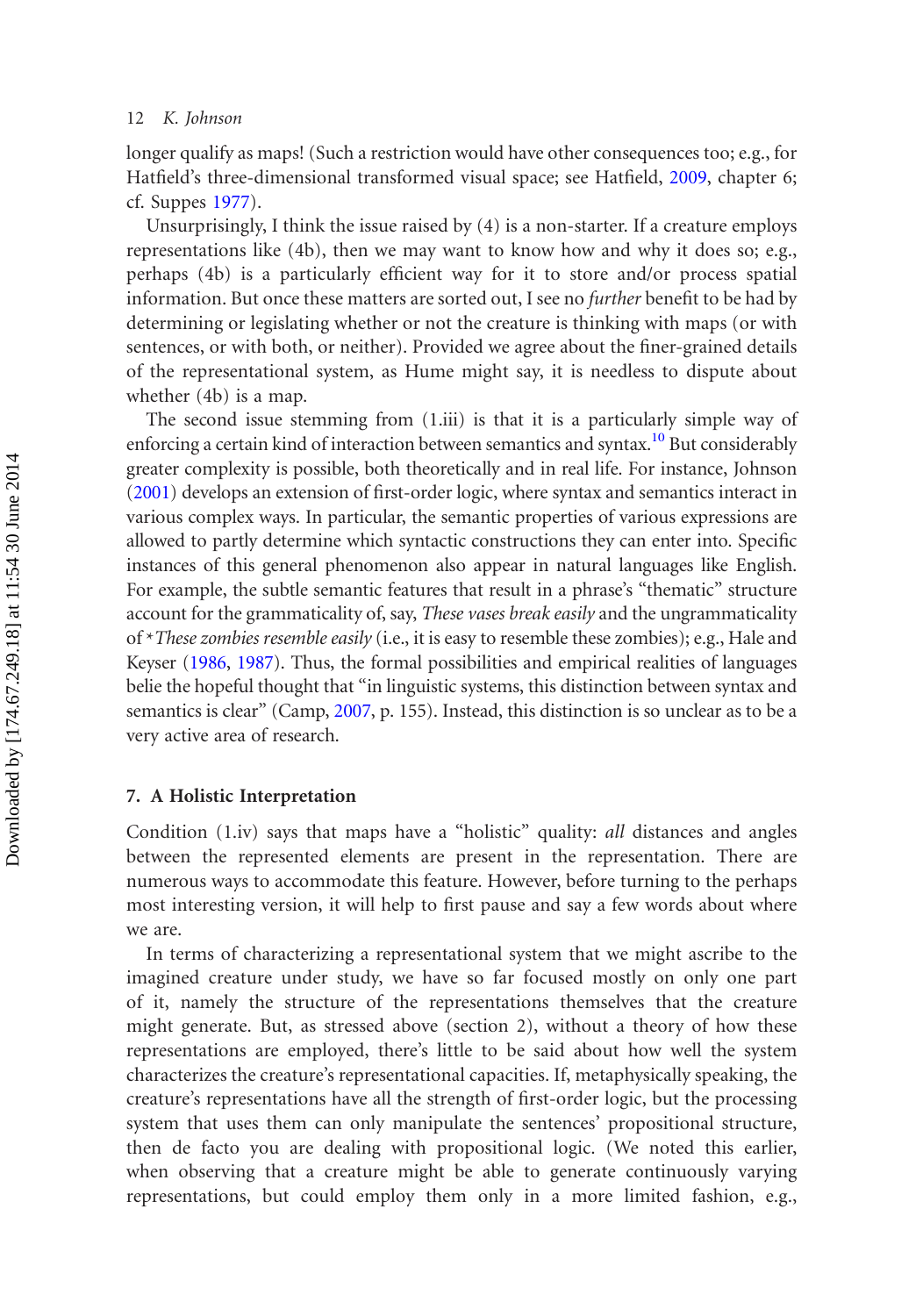discriminating two of them only when their total deviance surpassed some threshold.) Similarly, if the processing system can handle all of the first-order structure, but also encodes a lot of information about the meaning of the nonlogical terms, etc., it may be more powerful than a purely logical deductive system. But however humans and other complex creatures process information, it is considerably more complex and less well-understood than, say, the simple deduction systems of ordinary logic.<sup>[11](#page-18-8)</sup>

A priori, both language-like and map-like representational systems, along with their potential associated processing mechanisms are extremely flexible, and can accommodate a very wide range of facts. Thus, in advance of further empirical details about the creature, a representational system can respect the holism constraint simply in virtue of how its representations are constructed and processed. In particular, in developing a theory of the creature's map-like cogitations, we might view the processor as always constructing formulas representing the spatial relations for all pairs of objects it represents. In such a case, the representation will be, intuitively, a complex that spatially relates the relevant objects that the creature has individuated.[12](#page-18-9) This could be a very natural thing for a creature's mind to do—quite plausibly without the creature's conscious awareness of any such processing. For example, it might produce the representation by simultaneously developing initial estimates of all the individual spatial relations, and then improving their accuracy by balancing them off one another. Such estimates could be held in a cognitive "buffer," only becoming available to further cognitive processing after all the estimations had been finalized, at which point all of them are made available in a holistic fashion. Indeed, such checks would aid in the correction of particular errors, and might thus be evolutionarily plausible, particularly if the creature often needs to represent spatial configurations that are not present.

There are various ways a cognitive system might realize this kind of representational holism, although in advance of more empirical details, we can only speculate. One tantalizing thought is that, since by hypothesis the symbols in question (for spatial relations and the objects they relate) are themselves spatial, the system might compress the information in the holistic representation (a long string of conjunctions) by a process of "overlapping," whereby a symbol designating an object is tokened only once, and it simultaneously occurs with all the relation symbols that copies of it originally occurred in. Intuitively speaking, the system "overlaps" all the tokens of each symbol type on top of one another, where the types correspond to the distinct token objects represented. For example, if the creature represents two tokens of the same type of thing (two identical apples, say), then the token representations of the first apple will be of a distinct type from the tokens of the second apple. Such a process would of course be a form of chunking; e.g., Miller ([1956\)](#page-20-26).

Let's summarize sections 4–7. We began by assuming that the creature's psychological capacities individuated some objects, and formed representations of their spatial relations to one another:

(5)  $R_{ab}xy \& R_{cd}xz \& R_{ef}yz$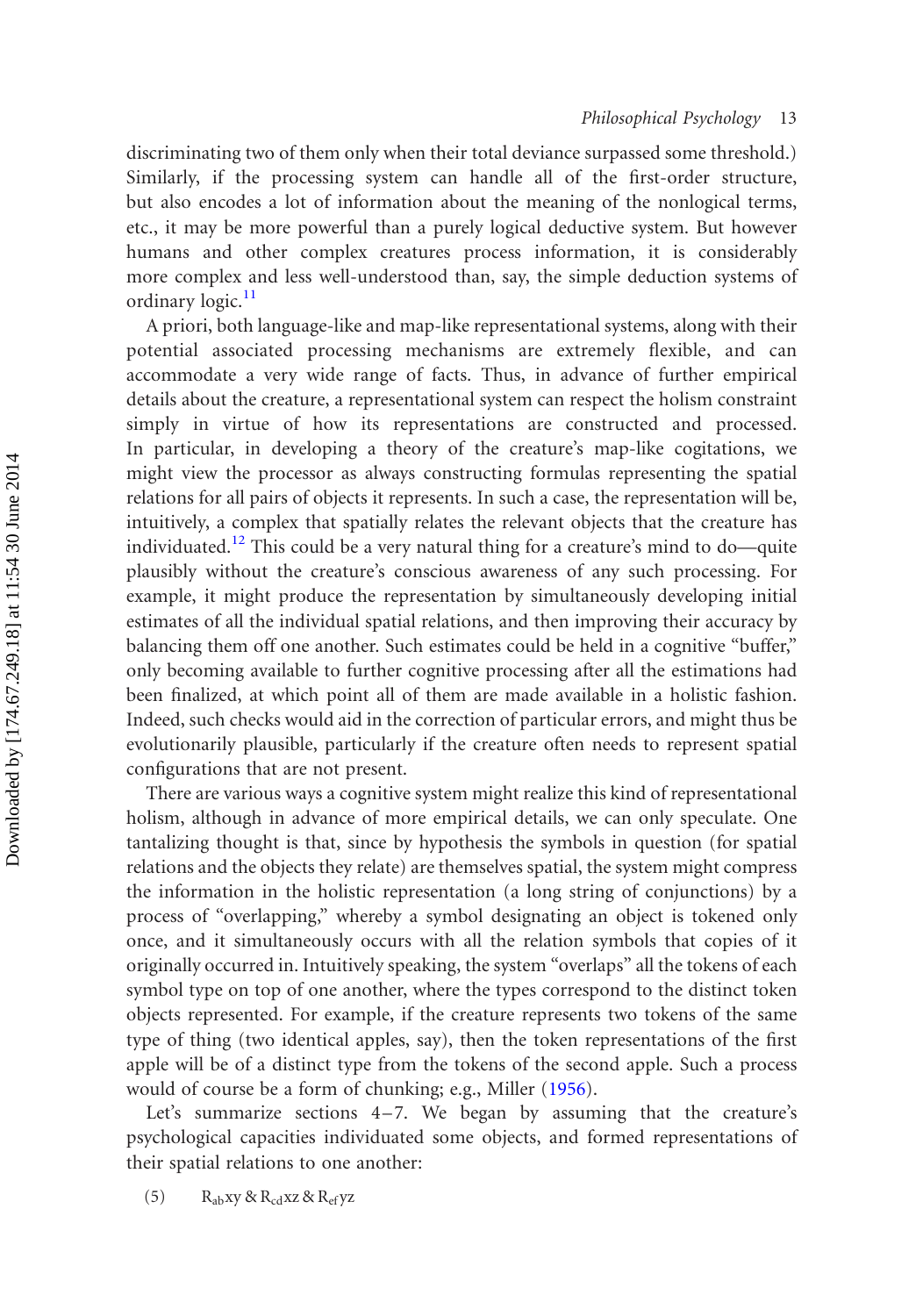We then attributed distinctively spatial characteristics to the nonlogical terms, both names:





Finally, via a process of overlapping, the creature's ability enabled it to compress all this information into a single chunk:



(8) has the structure of a simple map. As its development shows, it also has the structure of a language.Whether the creature is said to think "in a language" or "in a map" (or in both, or in neither) is of little concern once the nature of its representations and processing capacities have been articulated. Obviously, more complex such representations could be made by starting with a greater array of conjunctions in  $(5)$ .<sup>[13](#page-18-10)</sup>

I end this section with four comments. First, the process of overlapping could be a natural form of data compression, whereby a collection of formulae that the creature's processing system had evolved to treat as systematically related are collected together so as to minimize the number of symbols employed. We engage in this kind of lossless data compression all the time: e.g., we might state the ordering of some integers as  $0 < 1 < 2$  ...  $< 8 < 9$ ' using only 19 characters instead of the logically more correct '((((((((0 < 1 & 1 < 2) & ... & 8 < 9)' which requires many more. Here too, we've overlapped the dual occurrences of eight of the symbols, using what we know about the transitivity of ' $\lt'$ ', the associativity of '&', etc.

Second, as we've seen, lacking details of how representations are processed, we are in no position to conclude that "maps provide an exceptionally efficient and computationally tractable system for representing and reasoning about the world" (Camp, [2007,](#page-19-26) p. 175; see also pp. 162 & 167; see Anderson, [1978](#page-19-1), p. 256 for diametrically opposed sentiments).<sup>[14](#page-18-11)</sup> After all, a map corresponding to the representation in (8) might be an unwieldy cognitive object that is difficult or impossible for the creature to process directly, but must first be decomposed into its non-overlapping conjuncts.[15](#page-18-12) Similarly, although the polar coordinate representation in (4) seems complicated from the perspective of our person-level overt reasoning abilities, a creature (indeed, perhaps a human one) might use it because of its exceptionally efficient and computationally tractable properties from the standpoint of its relevant processing capacities.

Third, our ignorance regarding how the processing systems interact with the representations can make it hard to correctly interpret certain kinds of behavioral evidence (e.g., Anderson, [1978](#page-19-1)). For example, the processing mechanisms considered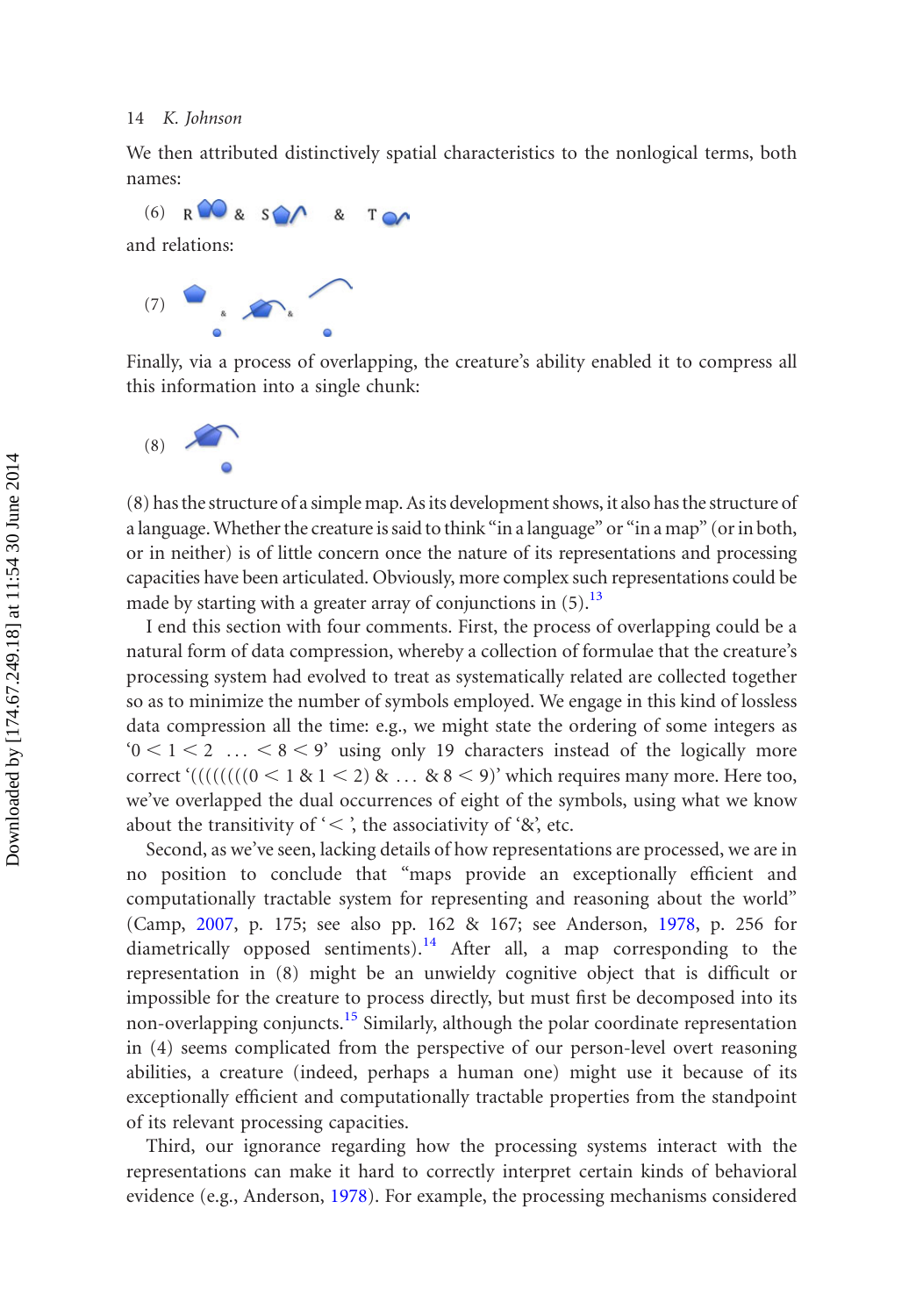above may involve a consistency check that erases the representation and starts over whenever it detects even a small chance that the representation was incompletely formed. Such an evolutionary development would be unsurprising if representations are easy to make, and omissions costly for the creatures. In this case, the processing of representations (and the measurable effects thereof) might seem quite map-like to the scientist studying the creature's representational capacities. Importantly, of course, the same sort of procedures could also easily apply to even more straightforwardly "linguistic" representations of spatial phenomena.

Fourth, there's nothing empirically unusual or implausible about the representational system just constructed. Similarly, the little that is known about cognitive representation fails to undermine any number of other candidate systems of representation. Many such systems can be quite difficult to discern in terms of their measurable predictive consequences. Suppose, for instance, that some other creature at times produces genuinely map-like representations. Suppose also that it employs these representations via some form of binary comparison mechanism. Thus, its employment of these maps would occur by selecting pairs of object-representations and extracting information about the oriented distance of their representanda. In this example, the map-like representations would function in the creature's larger cognitive economy just like a large collection of conjuncts in a language, with a summary running from (8) to (5). (With a bit of imagination, its language-like properties could be further augmented.<sup>[16](#page-18-13)</sup>) But here too, there doesn't seem to be any interesting issue about thinking in "maps" versus "language."

## 8. The Status of Manguages

What are we to make of manguage summarized in sections 4–7? There are at least three reactions one might have; I take them in turn.

The counterexample conclusion. This reaction interprets the manguage as a counterexample to the commonly held claim that thinking in maps is perforce distinct from thinking in language. One might hold that the representation in  $(5)$ – $(8)$  has both linguistic and map-like structure, thus contradicting such claims as "maps and languages do operate according to importantly different combinatorial principles, and that as a result, thinking in maps is substantively different from thinking in sentences" (Camp, [2007](#page-19-26), p. 155).

To be compelling, this view requires both that (i) we share sufficiently sharp and stable intuitions about maps and languages to agree that manguages and their ilk are counterexamples, and that (ii) these shared intuitions somehow matter. Regarding (i), I don't really know what the empirical facts are, although about equal numbers of people I've talked to have declared that the manguage sketched above is either "obviously" or "obviously not" a system of maps (as distinct from a language). This is consistent with many trends in the psychology of judgment and in experimental philosophy. Regardless, (ii) is even more suspect, particularly for establishing scientific natural kinds, psychological or otherwise. This is one of the most familiar points of all from the philosophy of science, so it needn't be belabored here.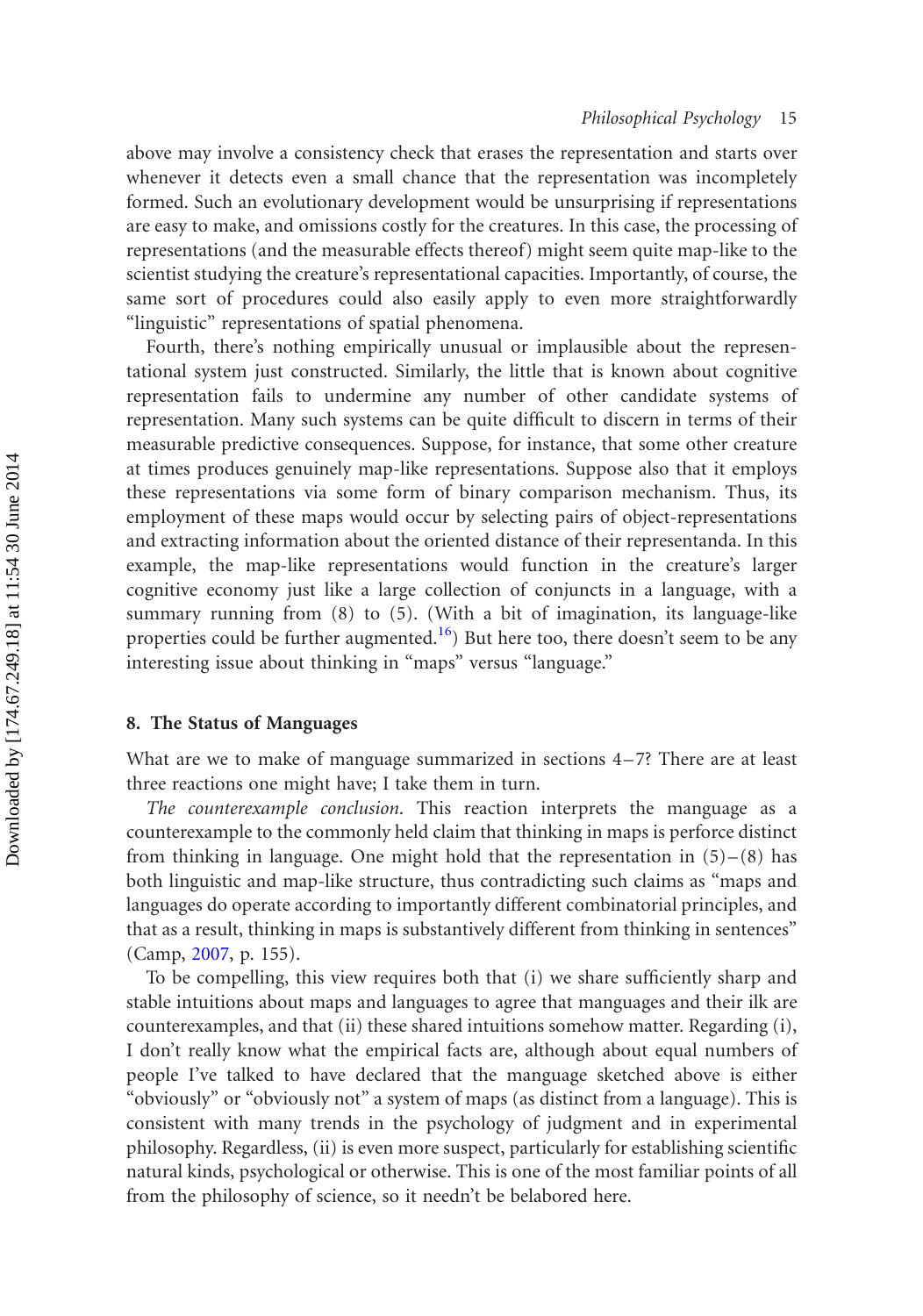The vagueness conclusion. This reaction interprets representational systems like manguages as showing that the distinction between maps and languages is vague, with a fair amount of overlap in between these notions.<sup>[17](#page-18-14)</sup> As we've seen, a bit of thought suggests a wide variety of further representational systems that possess both linguistic and map-like properties (where these terms are used informally).

Although prima facie plausible, it's not obvious what this reaction amounts to. Paradigmatic vagueness cases show that there are unclear examples that lie "between" categories, where "betweenness" is realized along some unidimensional dimension of (at least approximately) continuous variation, such as the number of hairs on a person's head for baldness, the number of grains of sand for heaps, etc. To make sense of the vagueness conclusion, one would have to address the fact that there is no such ordering of representational systems from languages to maps. For example, would manguage A that lacked the continuity property be closer to a language than manguage B that could interpret the spatial aspect non-spatially? What if B interpreted the spatial aspect in the polar coordinate fashion of  $(4)$ ? In what ways could continuity fail of A to bring it exactly as close to a language as B? There is simply no principled way to adjudicate these matters. Thus, talk of vagueness here seems little more than metaphorical. Worse yet, it's not enough that some such characterization of the language-to-map "spectrum" be made in just any way; rather it must be principled and relevant to the relevant part of cognitive science. This leads to the final reaction.

The pragmatic conclusion. I endorse this reaction. Like the vagueness conclusion, it is based not on the particular manguage of sections  $4-7$ , but the fact that it illustrates how any number of further types of hybrid systems could be similarly constructed. Such myriad possibilities raise the question whether there is any pressing need for theories of broad classes of representational systems, such as map-systems and language. In the sense that matters for the many authors cited at the beginning of this paper, this would amount to characterizations that are sharp enough to allow us to determine whether thinking with maps really is different, in some theoretically important sense, from thinking with language. But if you know the creature under study thinks in a manguage as characterized above, what *more* do you learn by declaring that it thereby thinks in a language, or a map-system, or whatever? I see nothing at stake in such an issue. Of course, there might be an important distinction here; but a case for this must be made. Once the relevant features of a representational system have been articulated, there doesn't seem to be much work left to be done by subsequently categorizing them as languages or not. In some sense this isn't too surprising, since the characterization of any representational system is in terms of the finer-grained, more specific features that would themselves determine whether it falls into a broader category such as a language. But if these broader categorizations do no additional theoretical work, then there is little reason to regard them as reflecting genuine natural kinds of representational systems.

These considerations apply, of course, "all the way down," as would be expected. As part of the ordinary course of scientific progress, we can anticipate that many of the more fine-grained properties, e.g., systematicity, holism, etc. will themselves be similarly resolved. Representational systems that seem largely systematic, holistic, etc.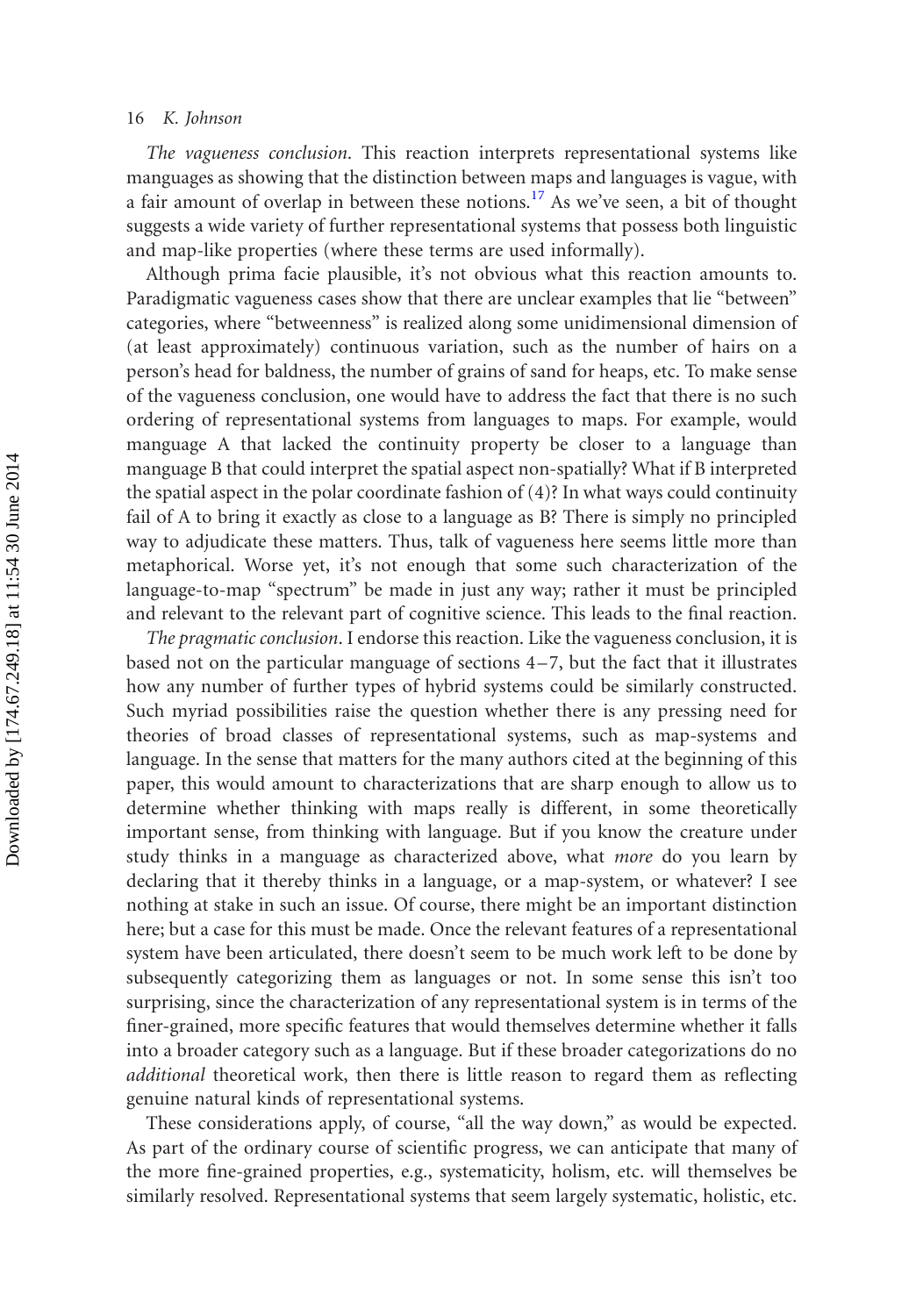in their spatial representations may require further fine-tuning, qualifications, etc. The net result, we should expect, is a more detailed characterization of the facts, albeit one which may not sit happily with many of the well-known "loose and popular" notions that roughly but inaccurately describe the system.

For example, many artificial languages and manguages are both systematic and compositional in a very traditional sense, e.g., Fodor and Pylyshyn [\(1988](#page-19-15)); but they needn't be. Depending on its ecological niche and evolutionary demands, there's no a priori reason to suppose that a creature's representational capacity enables it to represent that the branch is circling around the mosquito, or that the mound is climbing up the enemy ant, although the converses may be part of its conceptual repertoire. More generally, pace Blumson ([2012\)](#page-19-28), systematicity is a much trickier notion for naturally occurring representational systems; see Johnson [\(2004](#page-20-27)). English contains all sorts of violations of our intuitive notions of systematicity (e.g., it's normal to say Mary stowed her gear or John put his gear down, but you can't switch these verbs: \*Mary put her gear; \*John stowed his gear down.) Natural languages are the best empirically occurring representations of human cognition. Barring further evidence, then, we should assume that whatever the "systematicity" of thought amounts to, like language, it will be much more complicated and unintuitive than is suggested by the standard simple examples (of the Mary kissed Bill/Bill kissed Mary variety). Indeed, if Johnson ([2004\)](#page-20-27) is correct, 'systematicity' itself should join 'language', 'map', etc. in the dustbin of loose and popular notions that are too general and unspecific to play the roles of genuine scientific natural kinds.

In short, lacking an appropriately motivated characterization of the key terms, it's hard to agree or even disagree that maps constitute a demonstration "in the starkest possible terms" that "there are nonlinguistic [emphasis added] representational vehicles composed of recurring discrete parts" (Camp, [2007](#page-19-26), p. 175). Instead, the proper response toward the common trend of holding that thinking is maps is substantively different from thinking in language is simply to reject the terms of the discussion, at least until nature herself decides to endorse these terms.

Although I currently don't see any motivated distinction between languages and map-systems, this is a purely empirical matter. What might such motivation look like? Ultimately, justification can appear in any number of ways; here's a very common one. Suppose that while investigating various forms of representational systems of various species, it was discovered that a certain congeries of intuitively map-like properties tended to cluster together: if a type of cognitive activity (perhaps within or across species) presents some of them, it reliably presents all of them. Suppose also that this holds for some very different congeries of intuitively language-like properties. In such a case, we might legitimately identify two general kinds of mental representation, and maintain that thinking in the one really is importantly different than thinking in the other. Moreover, we would predict the non-existence, as a matter of empirical fact, of manguages.

The scenario just imagined involves a suspiciously clean pair of confluences. In real life, a more plausible scenario would be that the map-like systems tended (but didn't always) have some map-like properties, along with a few strange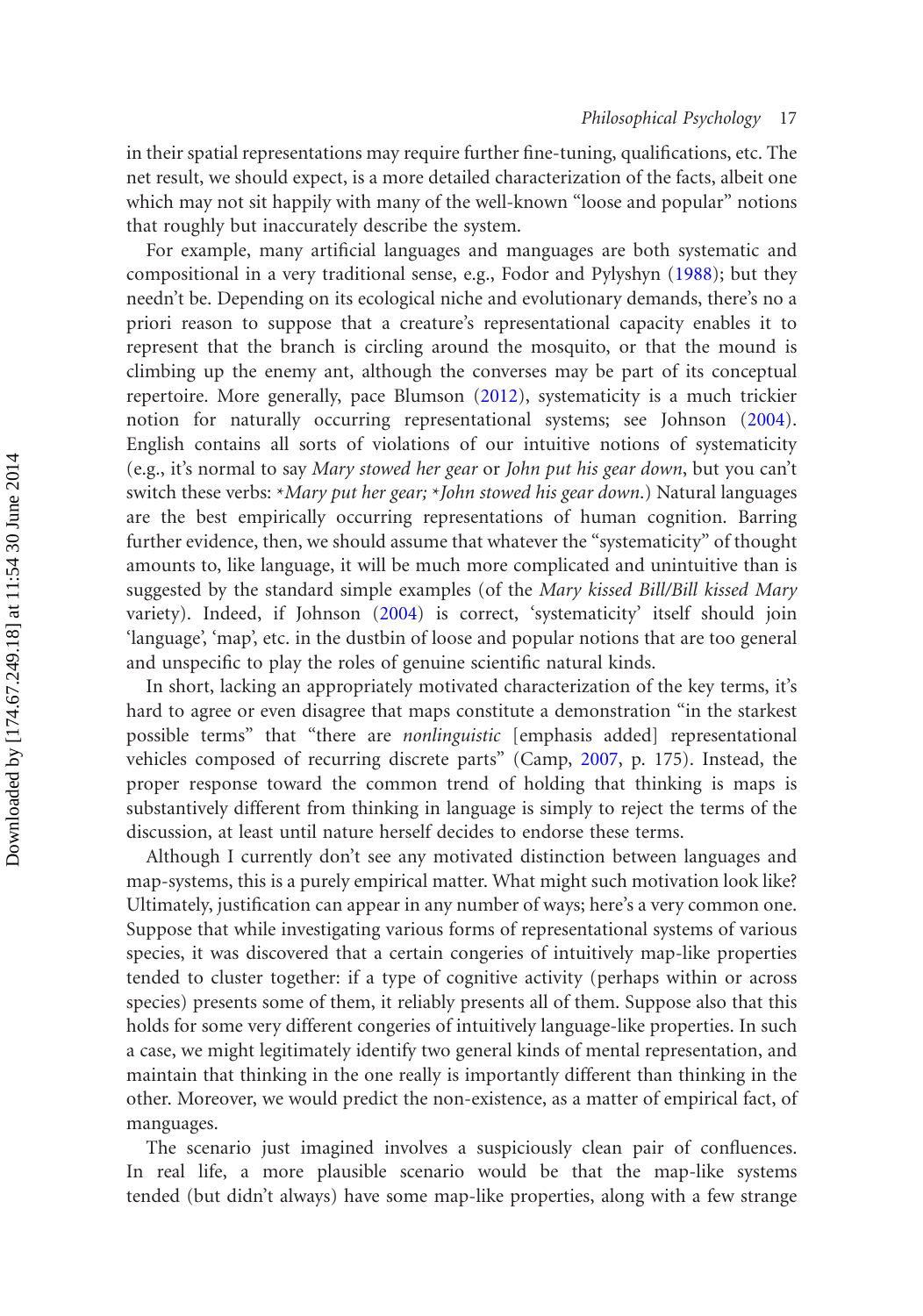other ones, and oddly tended to omit a few "obvious features"; similarly for the language-like systems. Moreover, their separation might only be a statistical trend (across species, perhaps), with many exceptions. In such a case, the legitimacy, utility, importance, etc. of these cognitive kinds would be summarily lessened by the complexities of reality. More importantly, the justification for positing these categories comes entirely from the work these kinds do. Importantly, contrary to a suggestion by Blumson (personal communication, 2013), there is no need to say what cognitive representations must be like, or cannot be like. Perhaps human mental representation may turn out to suit your feelings about what a language that is not a map-system is like, or vice-versa, or neither. But these are matters that should be based heavily on the empirical facts. At present, these facts are not strong enough to determine a computational-level cognitive architecture that has one of these forms.

## 9. Conclusion

The commonly held view that thinking with maps is substantively different than thinking with language rests on notions such as maps and language being genuine cognitive kinds of mental representations. But there's presently no compelling empirical motivation that supports positing the relevance of representational systems that would support or undermine such claims.

To some extent, all this should be unsurprising, for at least two reasons. First, the space of viable theories remains quite large: the highly abstract and poorly understood subject of mental architecture provides few constraints for ruling out hypotheses. Second, in many respects, dropping these categories and any distinctions between them leaves intact all the original issues involving the compositionality, systematicity, continuity, holism, etc. of various kinds of representation. The only real change is that we recognize that when we gesture at these issues with terms like 'language' and 'map', the latter needn't—and don't—acquire a life of their own above and beyond the more specific issues that really do matter.

# Acknowledgements

I am grateful to Jonathan Waskan and Ben Blumson for many thoughtful comments on this paper.

#### Notes

- <span id="page-17-0"></span>[1] Talk of functional descriptions in terms of inputs and outputs is ultimately too narrow, since in many cases such descriptions crucially involve response times, patterns of development and breakdown, etc.
- <span id="page-17-1"></span>[2] This off-the-shelf software is obviously implemented in a straightforward classical computational format. Thus, the sense in which such models provide a genuine alternative to a language of thought architecture is a delicate matter; see Waskan [\(2006,](#page-21-2) chapters 4 –6) for detailed discussion.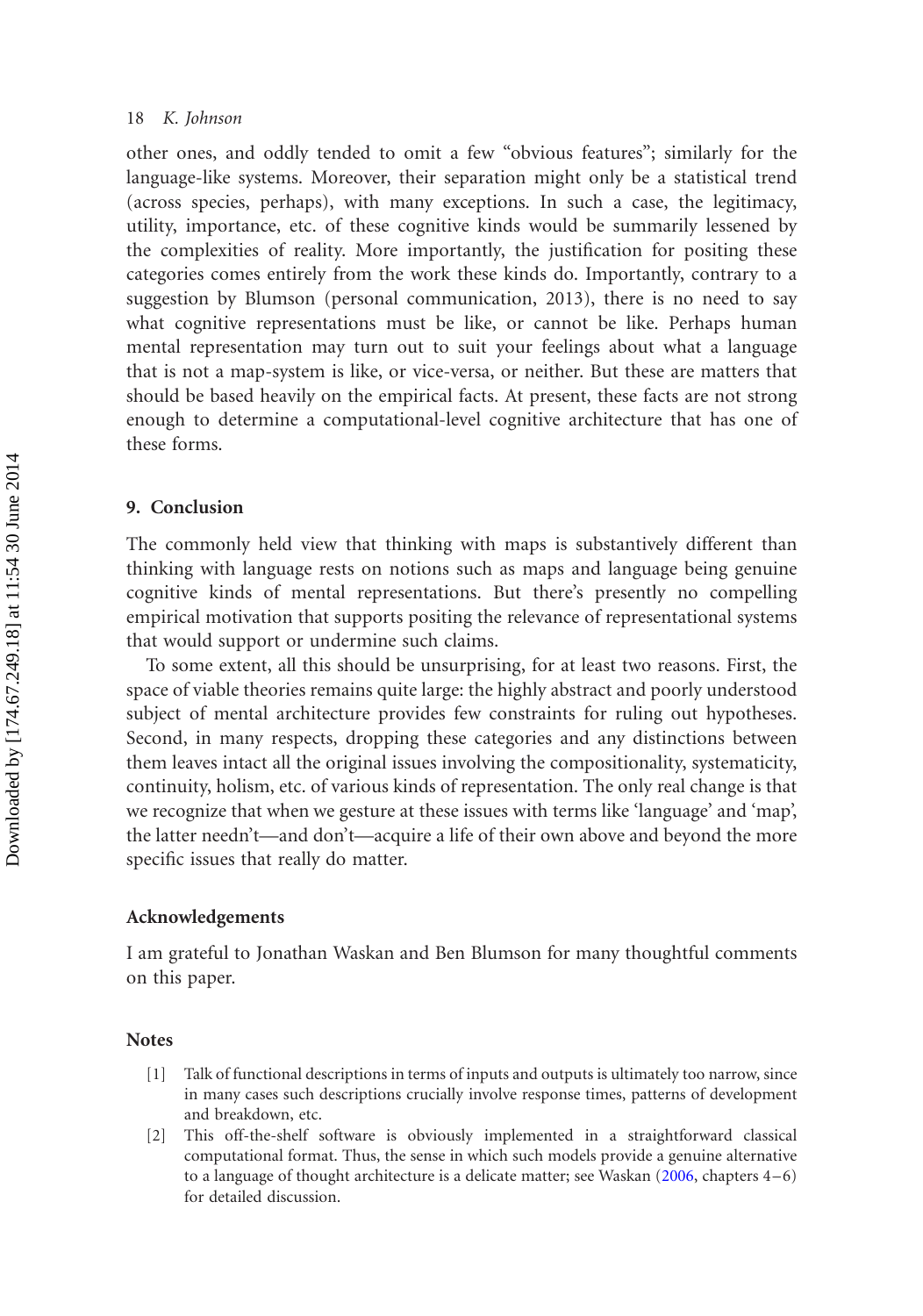- <span id="page-18-0"></span>[3] I should stress that when suggesting that the maps-versus-language debate needs different conditions on language, I do not mean to suggest any criticisms of, e.g., van Gelder's proposal; just the opposite, in fact.
- <span id="page-18-1"></span>[4] Actually, Sober is a bit ambiguous here, sometimes referring to the (unqualified) "*digital* character of language," other times restricting attention to English or to "linguistic systems of a certain kind," which "can be more impoverished" (1976, pp. 138–139). We will see below that it's important to get clear on this matter.
- <span id="page-18-2"></span>[5] Contrariwise, a creature might employ a continuously varying type of representation in only one of two ways, depending on whether the continuous feature(s) exceed some threshold. In that case, researchers might nevertheless characterize such continuous representations as having only one of two discrete values.
- <span id="page-18-3"></span>[6] Positing continuously varying representational resources has independently occurred in the literature, e.g., Gallistel and Gelman's ([2000\)](#page-20-28) continuous "accumulator"; see Laurence and Margolis [\(2005](#page-20-29)).
- <span id="page-18-4"></span>[7] Such a view, including its development below, is similar to one held by Bach ([1987,](#page-19-29) p. 21), although I here extend it to spatial relations between objects.
- <span id="page-18-5"></span>[8] It's a little unclear whether Camp views maps as subsets of diagrams, or whether they are distinct forms of some more general category of spatial representation, call it the maps-ordiagrams. In the text, I will assume the former, but nothing will hinge on this, as we can always advert to the latter.
- <span id="page-18-6"></span>[9] Similarly, it is also part of the very nature of the project to determine other aspects of the creature's representational repertoire. For example, in addition to being able to represent the oriented distance between the house and the road, it may also have expressions that enable it to identify the road as this particular road, or the road that the dog was running alongside yesterday, etc.
- <span id="page-18-7"></span>[10] Or between semantics and morphology, i.e., the morphological structure of the spatial regions, which are predicates in manguages.
- <span id="page-18-8"></span>[11] Indeed, this claim holds even if we attend only to reasoning tasks that only involve the tools of ordinary logic. For example, we seem to prefer conjunction to disjunction. Suppose there are some objects which are either blue or red, and are either square or triangular, and suppose you are asked to place them in two piles, with the ones that are either blue or square in pile A, and the rest in pile B. Although the tasks are equivalent, subjects perform faster when asked to place the red triangles in pile B, and the rest in pile A.
- <span id="page-18-9"></span>[12] Of course, this is not to say that the creature's representation individuates all and only the actual objects correctly; its mind does whatever it does, and may be susceptible to biases and errors, like humans are.
- <span id="page-18-10"></span>[13] In fact, the result is analogous to using the picturesque image of the model in logical software like Tarski's World as the complete (sentential) description of the set-theoretic model (Barker-Plummer, Barwise, & Etchemendy [2007\)](#page-19-30).
- <span id="page-18-11"></span>[14] Camp acknowledges the importance of how representations are processed (2007, pp. 152 & 170), so it's puzzling how, in the absence of any processing theory, any claims about efficiency or tractability are justified.
- <span id="page-18-12"></span>[15] For example, it could be that compressed representations are stored in some format like (8), but are of little or no use in as such. Instead, it could be that most of the creature's mental processing involves the individual formulae (3). Intuitively, it would be as if the creature's mind's eye beheld the tightly bundled package (or the box it came in), while unbeknownst to the creature, the busy workers of its processing system were behind it, plucking out individual pieces of the package and reorganizing them in the actual process of reasoning.
- <span id="page-18-14"></span><span id="page-18-13"></span>[16] For a very clever and helpful toy example of how patterns of breakdown can mislead in this respect, see Davies [\(1987,](#page-19-31) pp. 450–454).
- [17] I am grateful to an anonymous reviewer for suggesting this reaction.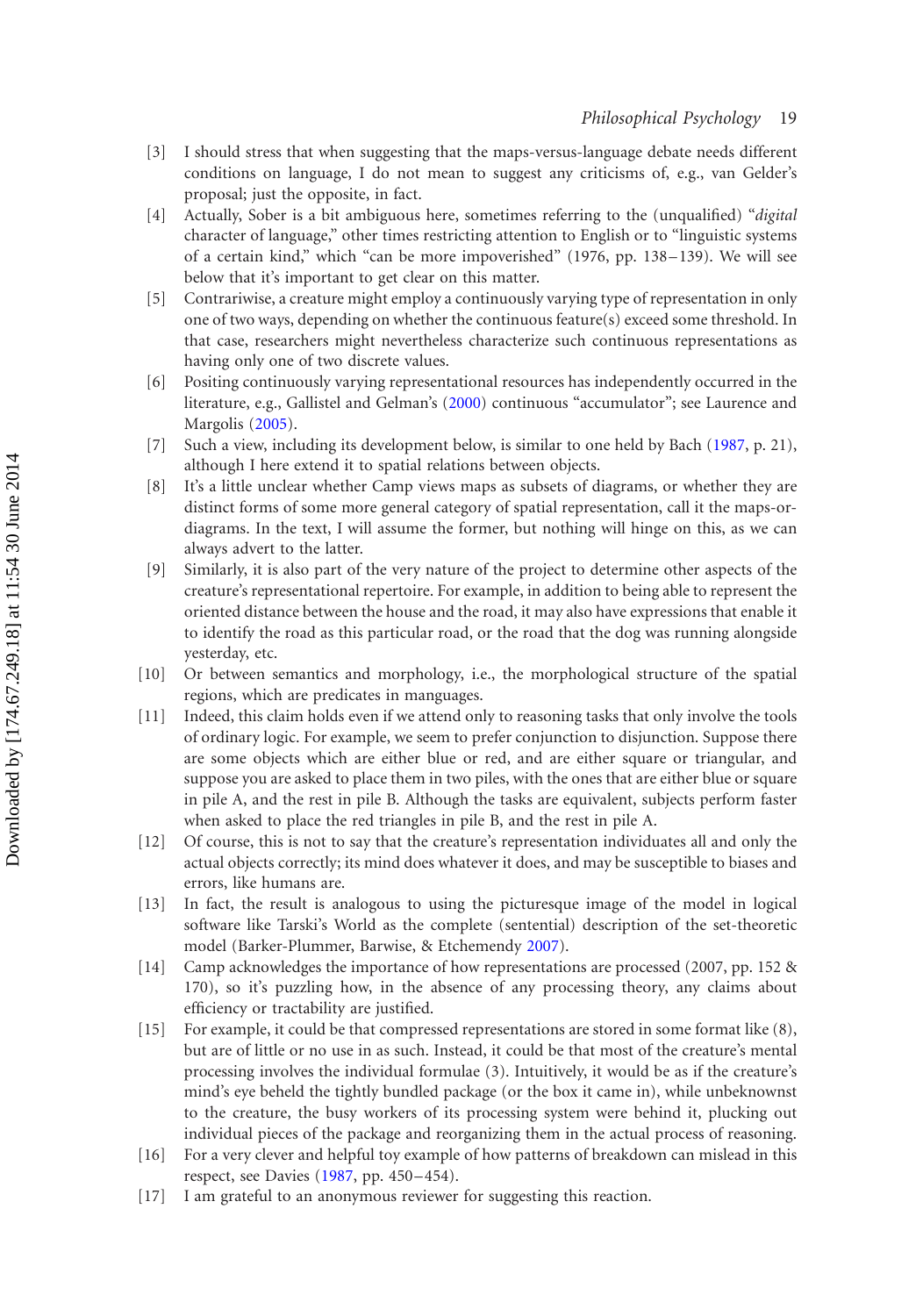## References

- <span id="page-19-1"></span>Anderson, J. (1978). Arguments concerning representations for mental imagery. Psychological Review, 85(4), 249 –277.
- <span id="page-19-2"></span>Armstrong, D. (1973). Belief, truth, and knowledge. Cambridge: Cambridge University Press.
- <span id="page-19-29"></span>Bach, K. (1987). Thought and reference. Oxford: Clarendon.
- <span id="page-19-30"></span>Barker-Plummer, D., Barwise, J., & Etchemendy, J. (2007). Tarski's world. Stanford, CA: CSLI.
- <span id="page-19-7"></span>Bateson, P. (1991). Are there principles of behavioral development? In P. Bateson (Ed.), The development and integration of behaviour: Essays in honour of Robert Hinde (pp. 19–39). Cambridge: Cambridge University Press.
- <span id="page-19-24"></span>Berwick, R. C., & Chomsky, N. (2011). The biolinguistic program: The current state of its development. In A. M. Di Sciullo & C. Boeckx (Eds.), The biolinguistic enterprise: New perspectives on the evolution and nature of the human language faculty (pp. 19 –41). Oxford: Oxford University Press.
- <span id="page-19-28"></span><span id="page-19-3"></span>Blumson, B. (2012). Mental maps. Philosophy and Phenomenological Research, 85(2), 413–434.
- Bogen, J., & Woodward, J. (1992). Observations, theories, and the evolution of the human spirit. Philosophy of Science, 59(4), 590–611.
- <span id="page-19-26"></span><span id="page-19-4"></span>Braddon-Mitchell, D., & Jackson, F. (1996). Philosophy of mind and cognition. Oxford: Blackwell.
- <span id="page-19-27"></span>Camp, E. (2007). Thinking with maps. Philosophical Perspectives, 21, 145–182.
- <span id="page-19-25"></span>Carey, S. (2009). The origin of concepts. Oxford: Oxford University Press.
- <span id="page-19-17"></span>Carruthers, P. (2006). The architecture of the mind. Oxford: Oxford University Press.
- Cela-Conde, C. J., & Marty, G. (1998). Noam Chomsky's minimalist program and the philosophy of mind: An interview. Syntax,  $1(1)$ ,  $19-36$ .
- <span id="page-19-20"></span><span id="page-19-8"></span>Chomsky, N. (1965). Aspects of the theory of syntax. New York: Springer.
- <span id="page-19-9"></span>Chomsky, N. (1986). Knowledge of language. Westport, CT: Praeger.
- Chomsky, N. (2000). New horizons in the study of language and mind. Cambridge: Cambridge University Press.
- <span id="page-19-11"></span><span id="page-19-10"></span>Chomsky, N. (2002). On nature and language. Cambridge: Cambridge University Press.
- Chomsky, N., & McGilvray, J. (Eds.). (2012). The science of language: Interviews with James McGilvray. Cambridge: Cambridge University Press.
- <span id="page-19-18"></span>Chomsky, N., & Stemmer, B. (1999). An on-line interview with noam chomsky: On the nature of pragmatics and related issues. Brain and Language, 68(3), 393–401.
- <span id="page-19-21"></span>Churchland, P. (2012). Plato's camera: How the physical brain captures a landscape of abstract universals. Cambridge, MA: MIT Press.
- <span id="page-19-19"></span><span id="page-19-5"></span>Collins, J. (2007). Meta-Scientific eliminativism: A reconsideration of Chomsky's review of Skinner's Verbal behavior. British Journal for the Philosophy of Science, 58, 625 –658.
- <span id="page-19-31"></span>Cummins, R. (1996). Representations, targets, and attitudes. Cambridge, MA: MIT Press.
- <span id="page-19-6"></span>Davies, M. (1987). Tacit knowledge and semantic theory: Can a five percent difference matter? Mind, 96(384), 441–462.
- <span id="page-19-16"></span>Devitt, M. (2006). Ignorance of language (2nd edition). Oxford: Oxford University Press.
- <span id="page-19-22"></span>Ebbinghaus, H., & Flum, J. (1999). Finite model theory. Heidelberg: Springer.
- <span id="page-19-0"></span>Elman, J. L., Bates, E. A., Johnson, M. H., Karmiloff-Smith, A., Parisi, D., & Plunkett, K. (1997). Rethinking innateness: A connectionist perspective on development. Cambridge, MA: MIT Press.
- <span id="page-19-12"></span>Fodor, J. A. (1975). The language of thought. Cambridge, MA: Harvard University Press.
- <span id="page-19-13"></span>Fodor, J. A. (1987). Psychosemantics. Cambridge, MA: MIT Press.
- <span id="page-19-23"></span>Fodor, J. A. (Ed.). (1998). Concepts. Oxford: Oxford University Press.
- <span id="page-19-14"></span>Fodor, J. A. (2001). Language, thought, and compositionality. Linguistics and Philosophy, 16(1),  $1 - 15$ .
- <span id="page-19-15"></span>Fodor, J. A. (2008). LOT2: The language of thought revisited. Oxford: Clarendon.
- Fodor, J. A., & Pylyshyn, Z. (1988). Connectionism and cognitive architecture: A critical analysis. Cognition, 28, 3–71.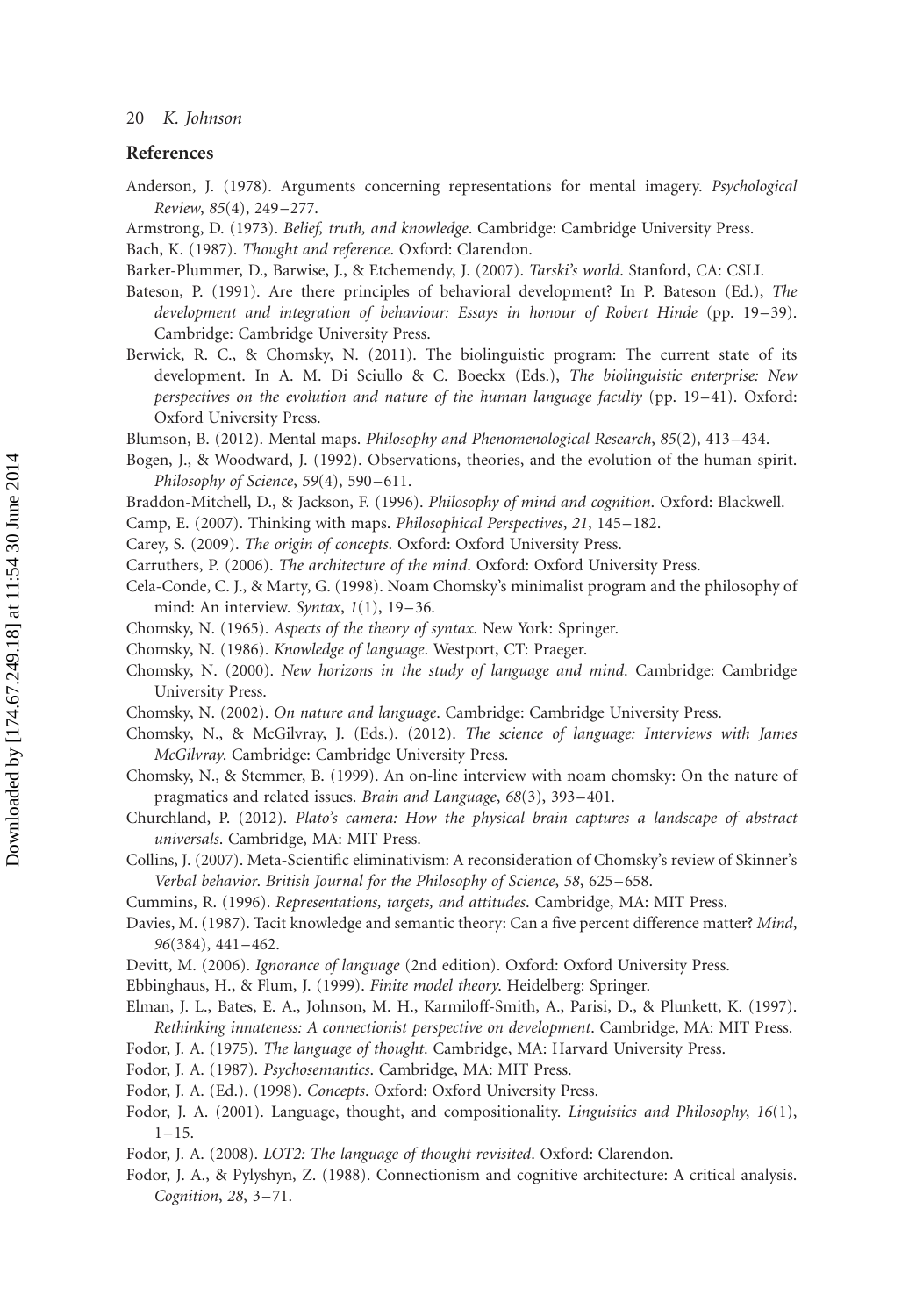<span id="page-20-28"></span>Gallistel, C., & Gelman, R. (2000). Nonverbal numerical cognition: From reals to integers. Trends in Cognitive Sciences, 4(2), 59–65.

<span id="page-20-12"></span>Gattis, M. (Ed.). (2001). Spatial schemas and abstract thought. Cambridge, MA: MIT Press.

<span id="page-20-0"></span>Goodman, N. (1968). Languages of art. Indianapolis, IN: Bobbs-Merrill.

- <span id="page-20-5"></span>Griffiths, P. (2009). The distinction between innate and acquired characteristics. In E. N. Zalta (Ed.), The Stanford encyclopedia of philosophy (Fall 2009 ed.). Retrieved from [http://plato.stanford.edu/](http://plato.stanford.edu/archives/fall2009/entries/innateacquired/) [archives/fall2009/entries/innateacquired/](http://plato.stanford.edu/archives/fall2009/entries/innateacquired/)
- <span id="page-20-24"></span>Hale, K., & Keyser, S. J. (1986). Some transitivity alternations in English. Cambridge, MA: Lexicon Project, Center for Cognitive Science, MIT.
- <span id="page-20-25"></span>Hale, K., & Keyser, S. J. (1987). A view from the middle. Cambridge, MA: Lexicon Project, Center for Cognitive Science, MIT.
- <span id="page-20-20"></span>Hatfield, G. (2009). Perception and cognition: Essays in the philosophy of psychology. Oxford: Oxford University Press.
- <span id="page-20-9"></span><span id="page-20-8"></span>Hodges, W. (1993). Model theory. Cambridge: Cambridge University Press.
- <span id="page-20-10"></span>Hume, D. (1978). A treatise of human nature. Oxford: Oxford University Press.
- <span id="page-20-23"></span>Jackendoff, R. (2002). Foundations of language. Cambridge, MA: MIT Press.
- <span id="page-20-27"></span>Johnson, K. (2001). Knowledge of word-meaning (Doctoral dissertation). Rutgers University.
- Johnson, K. (2004). On the systematicity of language and thought. Journal of Philosophy, 101(3), 111–139.
- <span id="page-20-13"></span><span id="page-20-6"></span>Kosslyn, S. M. (1980). Image and mind. Cambridge, MA: Harvard University Press.
- Kosslyn, S. M. (1994). Image and brain: The resolution of the imagery debate. Cambridge, MA: MIT Press.
- <span id="page-20-29"></span>Laurence, S., & Margolis, E. (2005). Number and natural language. In P. Carruthers, S. Laurence, & S. Stich (Eds.), The innate mind: Structure and contents, volume 1: Evolution and cognition (pp. 216–235). Oxford: Oxford University Press.
- <span id="page-20-26"></span><span id="page-20-7"></span>Marr, D. (1982). Vision. San Francisco, CA: Freeman.
- <span id="page-20-1"></span>Miller, G. (1956). The magical number seven, plus or minus two: Some limits on our capacity for processing information. Psychological Review, 63, 81 –97.
- Nersessian, N. J. (2004). The cognitive basis of model-based reasoning in science. In P. Carruthers, S. Stich, & M. Siegal (Eds.), The cognitive basis of science (pp. 133–153). Cambridge: Cambridge University Press.
- <span id="page-20-18"></span><span id="page-20-11"></span>Peacocke, C. (1986). Analogue content. Proceedings of the Aristotelian Society, Suppl. Vol. 60, 1-17.
- <span id="page-20-16"></span>Pylyshyn, Z. (2002). Mental imagery: In search of a theory. Behavioral and Brain Sciences, 25, 157–182.
- <span id="page-20-19"></span><span id="page-20-2"></span>Pylyshyn, Z. (2003). Seeing and visualizing: It's not what you think. Cambridge, MA: MIT Press.
- Rescorla, M. (2009). Predication and cartographic representation. Synthese, 169, 175–200.
- <span id="page-20-21"></span>Robinson, A. (1961). Non-Standard analysis. Proceedings of the Royal Academy of Amsterdam, 64, 432–440.
- <span id="page-20-3"></span>Shepard, R. N., & Metzler, J. (1971). Mental rotation of three-dimensional objects. Science, 171(3972), 701–703.
- <span id="page-20-22"></span><span id="page-20-4"></span>Sober, E. (1976). Mental representations. Synthese, 33(1), 101–148.
- Suppes, P. (1977). Is visual space Euclidean? Synthese, 35(4), 397–421.
- <span id="page-20-14"></span>Thagard, P. (2012). The cognitive science of science: Explanation, discovery, and conceptual change. Cambridge, MA: MIT Press.
- <span id="page-20-15"></span>Thomas, N. J. (2011). Mental imagery. In E. N. Zalta (Ed.), The Stanford encyclopedia of philosophy (Winter 2011 ed.). Retrieved from [http://plato.stanford.edu/archives/win2011/entries/mental](http://plato.stanford.edu/archives/win2011/entries/mental-imagery/)[imagery/](http://plato.stanford.edu/archives/win2011/entries/mental-imagery/)
- <span id="page-20-17"></span>Tye, M. (2000). The imagery debate. Cambridge, MA: MIT Press.
- van Gelder, T. (1990). Compositionality: A connectionist variation on a classical theme. Cognitive Science, 14, 355–384.